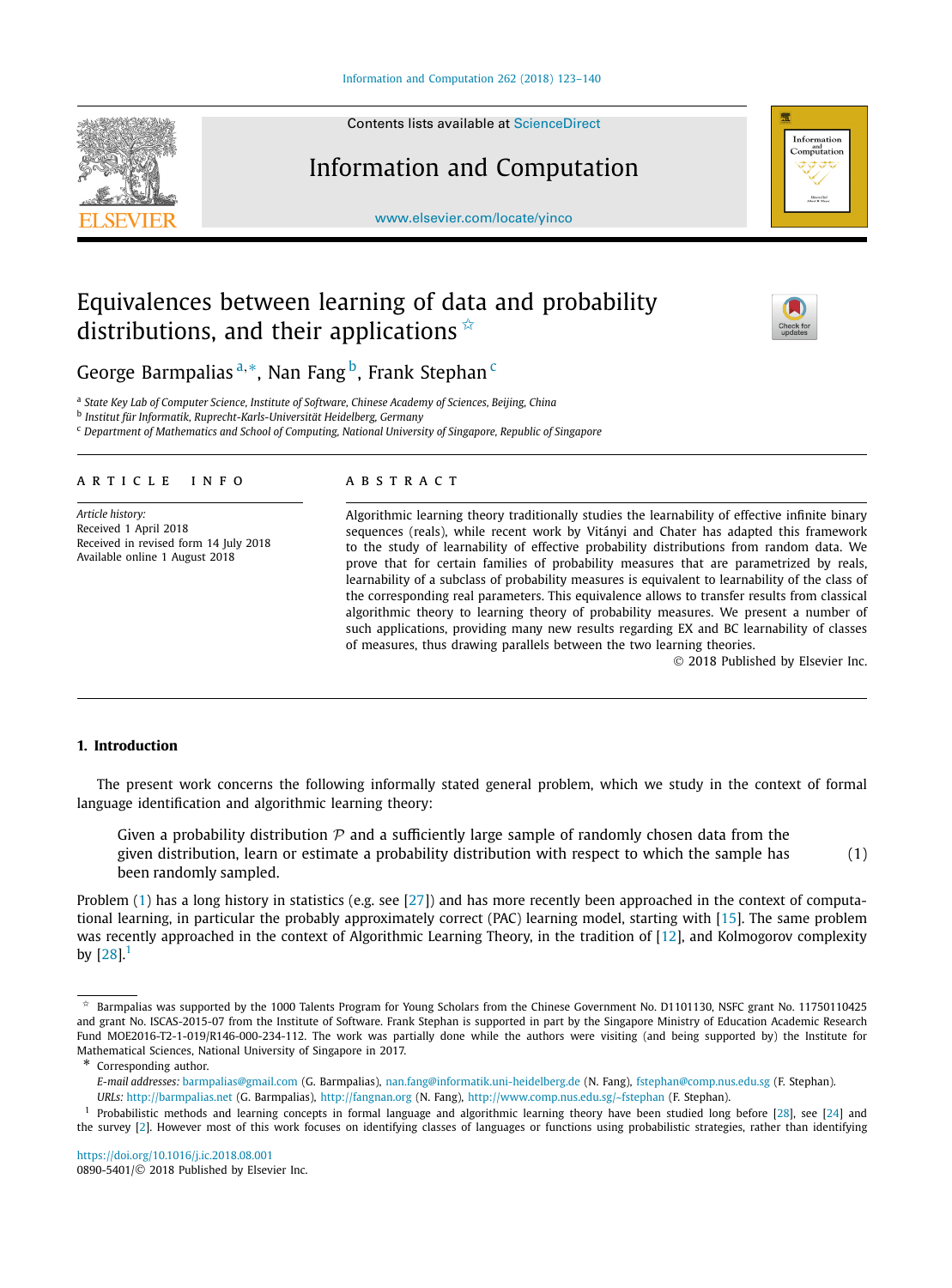<span id="page-1-0"></span>The learning concepts discussed in [\[28\]](#page-17-0) are very similar in nature to the classic concepts of algorithmic learning which are motivated by the problem of language learning in the limit (see [\[23\]](#page-16-0)) but they differ in two major ways. In the classic setting, one starts with a class of languages or functions which have a finite description (e.g. they are computable) and the problem is to find an algorithm (often called *a learner*) which can infer, given a sufficiently long text from any language in the given class, or a sufficiently long segment of the characteristic sequence of any function in the given class, a description of the language or function in the form of a grammar or a program. More precisely, the desired algorithm makes successive predictions given longer and longer segments of the input sequence, and is required to converge to a correct grammar or program for the given infinite input.

If we apply the concept of identification in the limit to Problem [\(1\)](#page-0-0), according to [\[28\]](#page-17-0), one starts with a class  $V$  of finitely describable probability distributions (say, the computable measures on the Cantor space) and we have the following differences with respect to the classic setting:

- the inputs on which the learner is supposed to succeed in the limit are random sequences with respect to some probability distribution in the given class  $\mathcal V$ , and not elements of  $\mathcal V$ ;
- success of the learner  $\mathcal L$  on input *X* means that  $\mathcal L(X \mid_n)$  converges, as  $n \to \infty$ , to a description of some element of  $\mathcal V$ with respect to which *X* is random.

First, note that just as in the context of computational learning theory, here too we need to restrict the probability distributions in Problem [\(1\)](#page-0-0) to a class of 'feasible' distributions, which in our case means computable distributions in the Cantor space. Second, in order to specify the learning concept we have described, we need to define what we mean by random inputs *X* with respect to a computable distribution  $P$  in the given class  $V$  on which the learner is asked to succeed. Vitányi and Chater [\[28\]](#page-17-0) ask the learner to succeed on every real *X* which is *algorithmically random*, in the sense of Martin-Löf [\[20\]](#page-16-0), with respect to some computable probability measure.<sup>2</sup> Then the interpretation of Problem [\(1\)](#page-0-0) through the lenses of algorithmic learning theory and in particular, the ideas of [\[28\]](#page-17-0) is as follows:

Given a computable measure *μ* and an algorithmically random stream *X* with respect to *μ*, learn in the limit (by reading the initial segments of *X*) a computable measure  $\mu'$  with respect to which *X* is algorithmically random. (2)

This formulation invites many different formalizations of learning concepts which are parallel to the classic theory of algorithmic learning,<sup>3</sup> and although we will comment on some of them later on, this article is specifically concerned with EX-learning (*explanatory learning*, one of the main concepts in Gold [\[12\]](#page-16-0)), which means that in (2) we require the learner to eventually converge to a specific description of the computable measure<sup>4</sup> with the required properties.

A *learner* is simply a function  $\mathcal{L}: 2^{&0} \to \mathbb{N}$ . We refer to infinite binary streams (sequences) as reals. According to [\[12\]](#page-16-0), a class C of computable elements of  $2^\omega$  is EX-learnable if there exists a learner L such that for each  $Z \in \mathcal{C}$  we have that  $\lim_{n} \mathcal{L}(Z \mid n)$  exists and equals an index of *Z* as a computable function.<sup>5</sup> Similarly, *C* is BC-learnable if there exists a learner *L* such that for each *Z* ∈ *C* there exists some *n*<sub>0</sub> such that for all *n* > *n*<sub>0</sub> the value of *L*(*Z* |<sub>*n*</sub>)</sub> is an index of *Z*.

In this paper we study explanatory (EX) learning, behaviorally correct (BC) learning and partial learning of probability measures, based on the classic notion of algorithmic randomness by [\[20\]](#page-16-0). Given a measure  $\mu$  on the reals and a real *X*, we say that *X* is  $\mu$ -random if it is algorithmically random with respect to  $\mu$ . We review algorithmic randomness with respect to arbitrary measures in Section [2.3.](#page-5-0)

**Definition 1.1** *(EX learning of measures).* A class C of computable measures is EX-learnable if there exists a computable learner  $\mathcal{L}: 2^{<\omega} \to \mathbb{N}$  such that for every  $\mu \in \mathcal{C}$  and every  $\mu$ -random real *X* the limit lim<sub>n</sub>  $\mathcal{L}(X \mid n)$  exists and equals an index of a measure  $\mu' \in C$  such that *X* is  $\mu'$ -random.

Vitányi and Chater [\[28\]](#page-17-0) introduced this notion and observed that any uniformly computable family of measures is EXlearnable. On the other hand, [\[4\]](#page-16-0) showed that the class of computable measures is not EX-learnable, and also not even BC-learnable in the following sense.

probability distributions as Problem [\(1\)](#page-0-0) asks. Bienvenu and Monin [\[3,](#page-16-0) Section IV] do study a form of [\(1\)](#page-0-0) through a concept that they call *layerwise learnability* of probability measures in the Cantor space, but this is considerably different than [\[28\]](#page-17-0) and the concepts of Gold [\[12\]](#page-16-0), the most important difference being that it refers to classes of probability measures that are not necessarily contained in the computable probability measures.

<sup>2</sup> From this point on we will use the term (probability) *measure* instead of distribution, since the literature in algorithmic randomness that we are going to use is mostly written in this terminology.

<sup>&</sup>lt;sup>3</sup> EX-learning, BC-learning, BC<sup>\*</sup>-learning etc. In [\[21,](#page-16-0) Chapter VII.5] the reader can find a concise and accessible introduction to these basic learning concepts and results.

 $4$  as opposed to, for example, eventually giving different indices of the same measure, or even different measures all of which satisfy the required properties.

<sup>&</sup>lt;sup>5</sup> Here we identify subsets of natural numbers with their characteristic function and assume a fixed Gödel numbering (*ϕe*) of all partial computable functions with binary values (also called *reals*), which gives an 'index' to member of this class.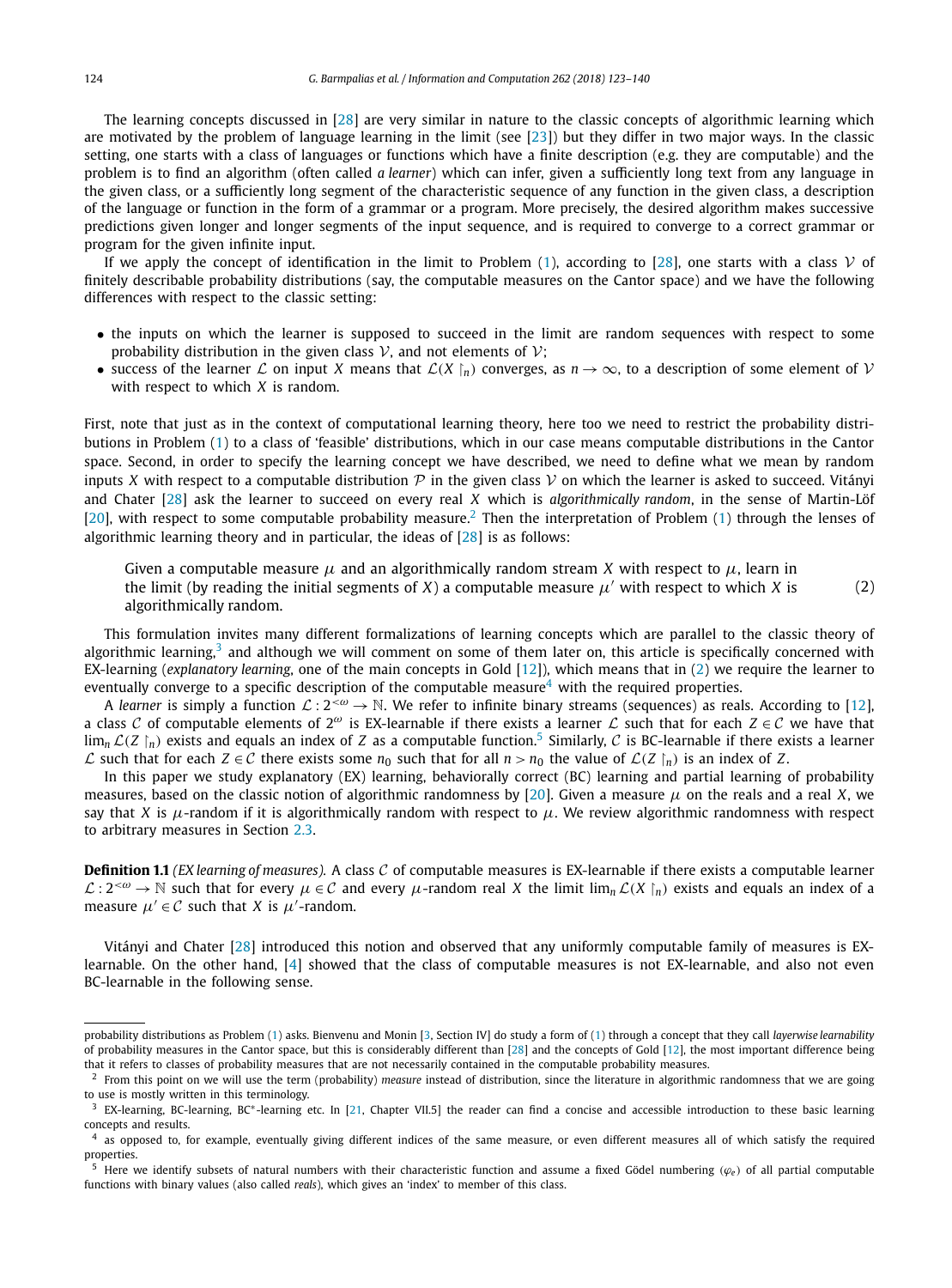<span id="page-2-0"></span>**Definition 1.2** *(BC learning of measures).* A class C of computable measures is BC-learnable if there exists a computable learner  $\mathcal{L}: 2^{<\omega} \to \mathbb{N}$  such that for every  $\mu \in \mathcal{C}$  and every  $\mu$ -random real X there exists  $n_0$  and  $\mu' \in \mathcal{C}$  such that for all  $n > n_0$  the value  $\mathcal{L}(X \restriction_n)$  is an index of  $\mu'$  such that *X* is  $\mu'$ -random.

One could consider a stronger learnability condition, namely that given  $\mu \in \mathcal{C}$  and any  $\mu$ -random X the learner identifies  $\mu$  in the limit, when reading initial segments of *X*. Note that such a property would only be realizable in classes C where any  $\mu, \mu' \in \mathcal{C}$  are *effectively* orthogonal, which means that the classes of  $\mu$ -random and  $\mu'$ -random reals are disjoint. In this case we call C *effectively orthogonal*, and Definitions [1.1,](#page-1-0) 1.2 are equivalent with the versions where  $\mu'$  is replaced by  $\mu$ . On the other hand we could consider <sup>a</sup> weakened notion of learning of <sup>a</sup> class C of computable measures, where given *μ* ∈ C and any  $\mu$ -random *X*, the learner identifies *some* computable measure  $\mu$  (possibly not in C) in the limit, with respect to which *X* is random, when reading initial segments of *X*.

**Definition 1.3** *(Weak EX learning of measures).* A class C of computable measures is weakly EX-learnable if there exists a computable learner  $\mathcal{L}: 2^{<\omega} \to \mathbb{N}$  such that for every  $\mu \in \mathcal{C}$  and every  $\mu$ -random real *X* the limit lim<sub>n</sub>  $\mathcal{L}(X \mid n)$  exists and equals an index of a computable measure  $\mu'$  such that *X* is  $\mu'$ -random.

**Definition 1.4** *(Weak BC learning of measures).* A class C of computable measures is weakly BC-learnable if there exists a computable learner  $\mathcal{L}: 2^{<\omega} \to \mathbb{N}$  such that for every  $\mu \in \mathcal{C}$  and every  $\mu$ -random real *X* there exists  $n_0$  and a computable measure  $\mu'$ , such that for all  $n > n_0$  the value  $\mathcal{L}(X \nvert_n)$  is an index of  $\mu'$  such that *X* is  $\mu'$ -random.

We note that the notions in Definitions [1.1](#page-1-0) and 1.2 are not closed under subsets. In the following proof and the rest of this article, we use '∗' to denote concatenation of strings.

### **Proposition 1.5.** There exist classes  $C \subseteq D$  of measures such that D is EX-learnable and C is not even BC-learnable.

**Proof.** Let  $(\sigma_i)$  be a prefix-free sequence of strings, let  $\mu_i$  be the measure with  $\mu_i(\sigma_{2i} * 0^\omega) = \mu_i(\sigma_{2i+1} * 0^\omega) = 1/2$  and let  $v_i$  be the measure such that  $v_i(\sigma_i * 0^\omega) = 1$ . Define  $C = {\mu_i, \nu_2 \mid i \in \emptyset^{\prime\prime}} \land j \in \mathbb{N} - \emptyset^{\prime\prime\prime}}$  and  $D = {\mu_i, \nu_i \mid i \in \mathbb{N}}$ . Clearly  $C \subseteq D$ . If C was BC-learnable then  $\emptyset^{\prime\prime}$  could be decided in  $\emptyset^{\prime\prime}$ : to decide if  $n \in \emptyset^{\prime\prime\prime}$  we just need to check the limit guess of the learner on  $\sigma_{2n}$ . This is a contradiction. On the other hand the learner which guesses  $v_i$  on each extension of  $\sigma_i$  is an EX-learner for  $\mathcal{D}$ .  $\Box$ 

On the other hand, the weaker notions of Definitions 1.3 and 1.4 clearly are closed under subsets. In Section 1.1 we also consider an analogue of the notion of partial learning from [\[22\]](#page-16-0) for measures, and prove an analogue of the classic result from the same book that the computable reals are partially learnable.

# *1.1. Our main results*

The aim of this paper is to establish a connection between the above notions of learnability of probability measures, with the corresponding classical notions of learnability of reals in the sense of [\[12\]](#page-16-0). To this end, we prove the following equivalence theorem, which allows to transfer positive and negative learnability results from reals to probability measures that are parametrized by reals, and vice-versa. Let  $\mathcal M$  denote the Borel measures on  $2^{\omega}$ .<sup>6</sup>

**Theorem 1.6** (The first equivalence theorem). Given a computable  $f: 2^{\omega} \to M$  let  $\mathcal{D} \subset 2^{\omega}$  be an effectively closed set such that for any  $X \neq Y$  in  $D$  the measures  $f(X)$ ,  $f(Y)$  are effectively orthogonal. If  $D^* \subseteq D$  is a class of computable reals,  $D^*$  is EX-learnable if *and only if*  $f(D^*)$  *is EX-learnable. The same is true of the BC learnability of*  $D^*$ *.* 

As a useful and typical example of a parametrization *f* of measures by reals as stated in Theorem 1.6, consider the function that maps each real  $X \in 2^{\omega}$  to the Bernoulli measure with success probability the real in the unit interval [0, 1] with binary expansion *X*. Note that the Bernoulli measures<sup>7</sup> are an effectively orthogonal class (e.g. consider the law of large numbers regarding the frequency of 0s in the limit). The proof of Theorem 1.6 is given in Section [3.](#page-6-0) We note that It is possible to relax the hypothesis of the 'if' direction of Theorem 1.6 for the case of EX-learning – we give this extension in Section [3.4.](#page-10-0)

The next equivalence theorem concerns weak learnability.<sup>8</sup>

<sup>6</sup> Formal background definitions regarding the metric space of Borel measures are given in Section [2.](#page-4-0)

<sup>7</sup> By Bernoulli measure we mean the product measure on the space of infinite binary strings, of the 'biased coin' measure on {0*,* 1} that gives probability  $q \in [0, 1]$  on 0 and probability  $1 - q$  on 1.

 $8\,$  For the special case where we allow measures with atoms in our classes, Theorem [1.7](#page-3-0) has a somewhat easier proof than the one given in Section [3.5.](#page-12-0)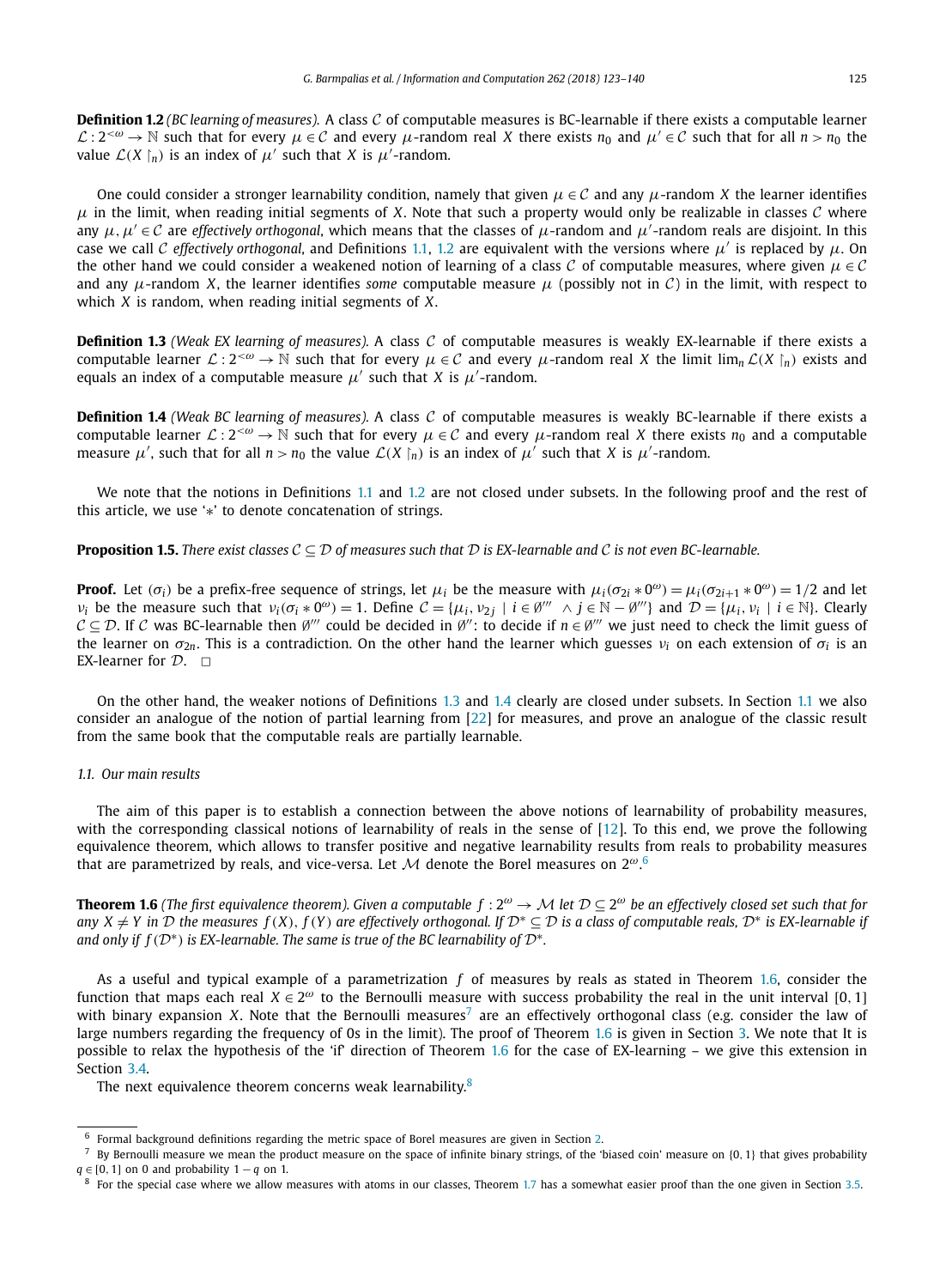<span id="page-3-0"></span>**Theorem 1.7** (The second equivalence theorem). There exists a map  $Z \to \mu_Z$  from  $2^\omega$  to the continuous Borel measures on  $2^\omega$ , such that for every class C of computable reals, C is EX/BC learnable if and only if  $\{ \mu_Z \mid Z \in C \}$  is a weakly EX/BC learnable class of *computable measures, respectively.*

Finally we give a positive result in terms of partial learning. Let *(μ<sup>e</sup> )* be a uniform enumeration of all partial computable measures (see Section [2.1\)](#page-4-0). We say that <sup>a</sup> learner L *partially succeeds* on <sup>a</sup> computable measure *μ* if for all *μ*-random *<sup>X</sup>* there exists a  $j_0$  such that (a) there are infinitely many *n* with  $\mathcal{L}(X \mid n) = j_0$ ; (b) if  $j \neq j_0$  then there are only finitely many *n* with  $\mathcal{L}(X \mid_n) = j$ ; (c)  $\mu_{j_0}$  is a computable measure such that *X* is  $\mu_{j_0}$ -random.

**Theorem 1.8.** *There exists a computable learner which partially succeeds on all computable measures.*

Theorems [1.6](#page-2-0) and 1.7 allow the transfer of learnability results from the classical theory on the reals to probability measures. Detailed background on the notions that are used in our results and their proofs is given in Section [2.](#page-4-0)

### *1.2. Applications of our main results*

The equivalences in Theorems [1.6](#page-2-0) and 1.7 have some interesting applications, some of which are stated below, deferring their proofs to Section [4.](#page-14-0)

Adleman and Blum [\[1\]](#page-16-0) showed that an oracle can EX-learn all computable reals if and only if it is *high*, i.e. it computes a function that dominates all computable functions. Using Theorem 1.7 we may obtain the following analogue for measures.

**Corollary 1.9.** The computable (continuous) measures are (weakly) EX-learnable with oracle A if and only if A is high.

We may write  $EX[A]$  to indicate that the EX-learner is computable in  $A$ . A class  $C$  of measures is (weakly) EX∗[*A*]-learnable for an oracle *A*, if there exists an EX-learner  $\mathcal{L} \leq_T A$  for *C* such that for each *X*, the function  $n \to \mathcal{L}(X \mid n)$ uses finitely many queries to *A*. The following is an analogue of a result from [\[16\]](#page-16-0) about EX∗[*A*] learning of reals.

**Corollary 1.10.** The class of computable measures is  $EX*[A]$ -learnable if and only if  $\emptyset'' \leq_T A \oplus \emptyset'$ .

If we apply Theorem [1.6](#page-2-0) we obtain an analogue of the [\[1\]](#page-16-0) characterization with respect to Bernoulli measures.

**Corollary 1.11.** *An oracle can EX-learn all computable Bernoulli measures if and only if it is high.*

Blum and Blum [\[6\]](#page-16-0) showed the so-called non-union theorem for EX-learning, namely that EX-learnability of classes of computable reals is not closed under union. We may apply our equivalence theorem in order to prove an analogue for measures.

**Corollary 1.12** (Non-union for measures). There are two EX-learnable classes of computable (Bernoulli) measures such that their union *is not EX-learnable.*

One can find applications of Theorem [1.6](#page-2-0) on various more complex results in algorithmic learning theory. As an example, we mention the characterization of low oracles for EX-learning that was obtained in [\[11,26\]](#page-16-0) (also see [\[9\]](#page-16-0)). An oracle *A* is low for EX-learning of classes of computable measures, if any class of computable measures that is learnable with oracle *A*, is learnable without any oracle. The characterization mentioned above is that, an oracle is low for EX-learning if and only if it is 1-generic and computable from the halting problem. This argument consisted of three steps, first showing that 1-generic oracles computable from the halting problem are low for EX-learning, then that oracles that are not computable from the halting problem are not low for EX-learning, and finally that oracles that are computable from the halting problem but are not 1-generic are not low for EX-learning. The last two results can be combined with Theorem [1.6](#page-2-0) in order to show one direction of the characterization for measures:

if an oracle *A* is either not computable from the halting problem or not 1-generic, then there exists a class of computable (Bernoulli) measures which is not EX-learnable but which is EX-learnable with oracle *A*. (3)

In other words, low for EX-learning oracles for measures are 1-generic and computable from the halting problem.

Corollary 1.13. If an oracle is low for EX-learning for measures, then it is also low for EX-learning for reals.

We do not know if the converse of Corollary 1.13 holds.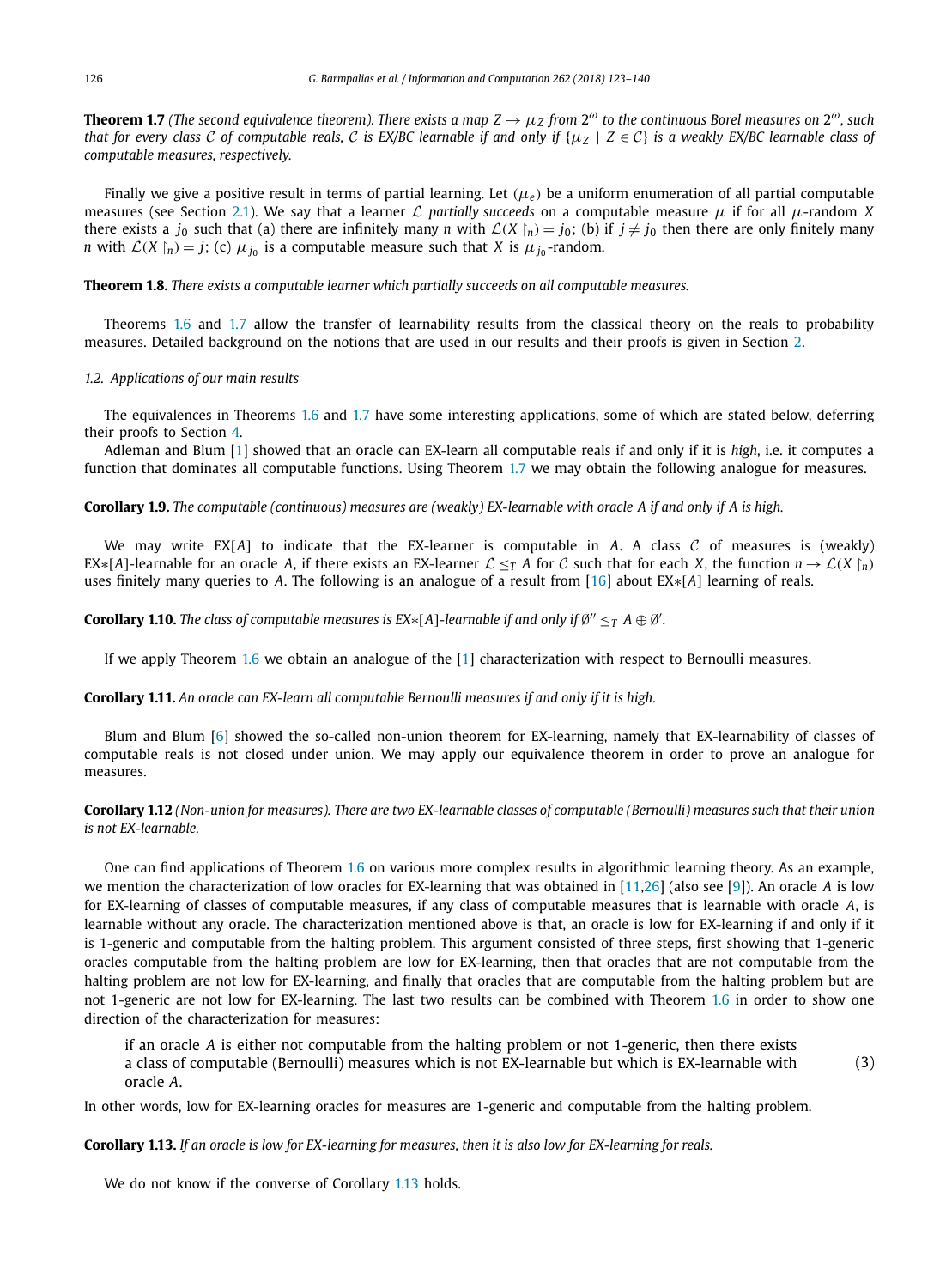## <span id="page-4-0"></span>*1.3. Notions of learnability of probability measures*

Bienvenu et al. [\[4\]](#page-16-0) say that a learner  $\mathcal L$  EX-succeeds on a real  $X$  if  $\lim_n \mathcal L(X\restriction_n)$  equals an index of a computable measure with respect to which *X* is random. Similarly, *L* BC-succeeds on *X* if there exists a measure  $\mu$  such that *X* is  $\mu$ -random, and for all sufficiently large *n*, the value of  $\mathcal{L}(X \mid_n)$  is an index of  $\mu$ . The results in [\[4,5\]](#page-16-0) are of the form 'there exists (or not) a learner which succeeds on all reals that are random with respect to a computable measure'. Hence [\[4,5\]](#page-16-0) refer to the weak learnability of Definitions [1.3](#page-2-0) and [1.4.](#page-2-0)

Bienvenu and Monin [\[3\]](#page-16-0) introduced and studied *layerwise learnability*, in relation to uniform randomness extraction from biased coins. This notion is quite different from learnability in the sense of algorithmic learning theory, but it relates to the 'only if' direction of Theorem [1.6.](#page-2-0) Let M denote the class of Borel measures on  $2^{\omega}$ .<sup>9</sup> A class  $C \subseteq M$  of measures (not necessarily computable) is layerwise learnable if there is a computable function  $F: 2^{\omega} \times \mathbb{N} \to M$  which, given any  $\mu \in \mathcal{C}$  and any  $\mu$ -random real *X*, if the  $\mu$ -randomness deficiency of *X* is less than *c* then  $F(X, c) = \mu$ . In other words, this notion of learnability of a class  $C \subseteq M$  requires to be able to compute (as an infinite object) any measure  $\mu \in C$  from any  $\mu$ -random real and a guarantee on the level of  $\mu$ -randomness of the real. Hence the main difference with the notions in Definitions [1.1](#page-1-0) and [1.2](#page-2-0) is that (a) we also learn incomputable measures and (b) learning does not identify a finite program describing the measure, but it computes a measure as an oracle Turing machine infinite computation with oracle the random real. As a concrete example of the difference between the two notions, consider the class of the computable Bernoulli measures which is layerwise learnable [\[3\]](#page-16-0) but is not (weakly) EX-learnable or even (weakly) BC-learnable by [\[4\]](#page-16-0).

# **2. Background**

We briefly review the background on the Cantor space 2*<sup>ω</sup>* and the space of Borel measures that is directly relevant for understanding our results and proofs. We focus on effectivity properties of these concepts and the notion of algorithmic randomness. This is textbook material in computable analysis and algorithmic randomness, and we have chosen a small number of references where the reader can obtain more detailed presentations that are similar in the way we use the notions here.

#### *2.1. Representations of Borel measures on the Cantor space*

We view <sup>2</sup>*<sup>ω</sup>* and the space <sup>M</sup> of Borel measures on <sup>2</sup>*<sup>ω</sup>* as computable metric spaces.<sup>10</sup> The distance between two reals is  $2^{-n}$  where *n* is the first digit where they differ, and the basic open sets are  $\llbracket \sigma \rrbracket =: \{ X \in 2^{\omega} \mid \sigma \leq X \}$ ,  $\sigma \in 2^{<\omega}$ , where  $\leq$ denotes the prefix relation. If  $V \subseteq 2^{&\omega}$  then  $\llbracket V \rrbracket := \bigcup_{\sigma \in V} \llbracket \sigma \rrbracket$ . The distance between  $\mu, \nu \in \mathcal{M}$  is given by

$$
d(\mu, \nu) = \sum_{n} 2^{-n} \cdot \left( \max_{\sigma \in 2^{n}} |\mu(\sigma) - \nu(\sigma)| \right)
$$

The basic open sets of  $M$  are the balls of the form

$$
[(\sigma_0, I_0), \ldots, (\sigma_n, I_n)] = \{ \mu \in \mathcal{M} \mid \forall i \leq n, \ \mu(\sigma_i) \in I_i \}
$$

where  $\sigma_i$  are binary strings (which we identify with the open balls  $\llbracket\sigma\rrbracket$  of 2 $^\omega$ ) and  $I_i$  are the *basic* open *intervals in* [0, 1].<sup>11</sup> Define the size of a basic open set *C* of M by

$$
|C| = \sup\{d(\mu, \nu) \mid \mu, \nu \in C\}, \quad \text{for } C \in \mathcal{M}^*
$$

and note that this is a computable function. By the Caratheodory theorem, each  $\mu \in \mathcal{M}$  is uniquely determined by its values on the basic open sets of  $2^{\omega}$ , namely the values  $\mu(\sigma) := \mu(\sigma \| \sigma)$ ,  $\sigma \in 2^{<\omega}$ . Also, each  $\mu \in \mathcal{M}$  is uniquely determined by the basic open sets that contain it, and the same is true for <sup>2</sup>*ω*. <sup>A</sup> subset of <sup>M</sup> is effectively open if it is the union of <sup>a</sup> computably enumerable set of basic open sets.

We represent measures in M as the functions  $\mu: 2^{<\omega} \to [0,1]$  such that  $\mu(\emptyset) = 1$  (here  $\emptyset$  is the empty string) and  $\mu(\sigma) = \mu(\sigma * 0) + \mu(\sigma * 1)$  for each  $\sigma \in 2^{<\omega}$ . We often identify a measure with its representation. A measure  $\mu$  is computable if its representation is computable as a real function. There are two equivalent ways to define what an index (or description) of a computable measure is. One is to define it as a computable approximation to it with uniform modulus of convergence. For example, we could say that a *partial computable measure* is a c.e. (abbreviation for 'computably enumerable') set *W* of basic open sets  $(\sigma, I)$  of *M*, where  $\sigma \in 2^{<\omega}$ , *I* is a basic open interval of  $[0, 1]^{12}$ ; In this case we can have

 $9$  Refer to Section 2 for background on the notions used in this discussion.

 $10$  All of the notions and facts discussed in this section are standard in computable analysis and are presented in more detail in [\[3,5\]](#page-16-0). More general related facts, such that the fact that for any computable metric space  $C$  the set of probability measures over  $C$  is itself a computable metric space, can be found in [\[10\]](#page-16-0).

<sup>&</sup>lt;sup>11</sup> These are the intervals  $(q, p)$ ,  $[0, q)$ ,  $(p, 1]$  for all dyadic rationals  $p, q \in (0, 1)$ .

<sup>&</sup>lt;sup>12</sup> If one wishes to ensure that in case of convergence the property  $\mu(\sigma) = \mu(\sigma * 0) + \mu(\sigma * 1)$  holds, we could also require that if  $(\sigma, I)$ ,  $(\sigma * 0, I_0)$ ,  $(\sigma * 0, I_0)$ 1*, J*<sub>1</sub>) ∈ *W* then *I* ∩ [inf *J*<sub>0</sub> + inf *J*<sub>1</sub>*,* sup *J*<sub>0</sub> + sup *J*<sub>1</sub>]  $\neq \emptyset$ .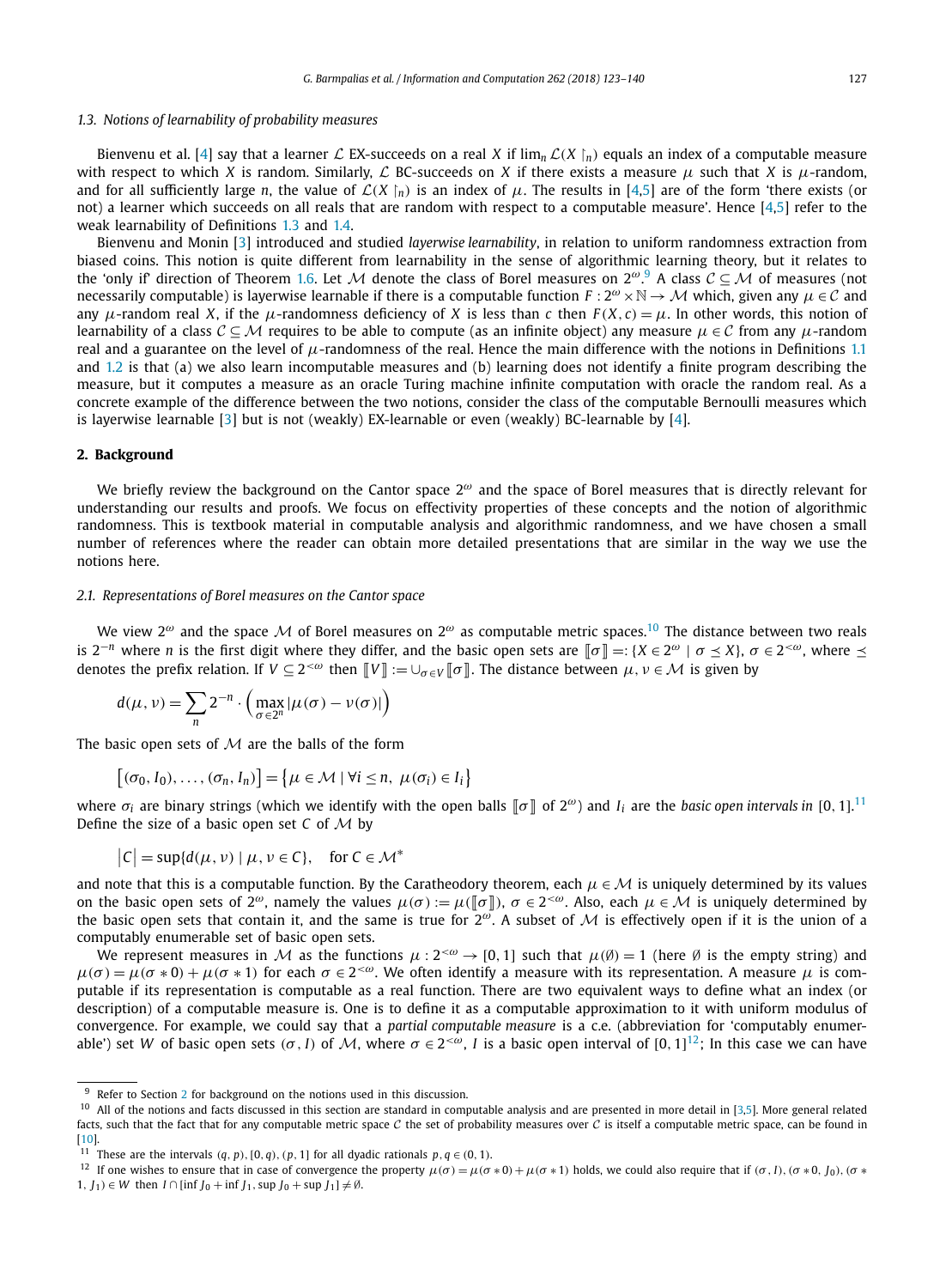<span id="page-5-0"></span>a uniform enumeration  $(\mu_e)$  of all partial computable measures, which could contain non-convergent approximations. Then *μ*<sub>*e*</sub>, represented by the c.e. set *W<sub>e</sub>*, is total and equal to some measure *μ* if *μ* ∈ [(*σ*, *I*)] for all *σ*, *I* with (*σ*, *I*) ∈ *W<sub>e</sub>*, and for each  $\sigma$  we have inf{ $|I|$  |  $(\sigma, I) \in W_e$ } = 0. Alternatively, one could consider the fact that for every computable measure *μ* there exists a computable measure *ν* which takes dyadic values on each string *σ*, and such that  $μ = Θ(ν)$  (i.e. the two measures are the same up to a multiplicative constant – see [\[14\]](#page-16-0)). Moreover, from *μ* one can effectively define *ν*, and the property  $\mu = \Theta(\nu)$  implies that the  $\mu$ -random reals are the same as the *v*-random reals. This means that we may restrict our considerations to the computable measures with dyadic rational values on every string, without loss of generality. Then we can simply let  $(\mu_e)$  be an effective list of all partial computable functions from  $2^{&\omega}$  to the dyadic rationals such that  $\mu(\sigma) = \mu(\sigma * 0) + \mu(\sigma * 1)$  for each  $\sigma$  such that the values  $\mu(\sigma)$ ,  $\mu(\sigma * 0)$ ,  $\mu(\sigma * 1)$  are defined.

The two formulations are effectively equivalent, in the sense that from one we can effectively obtain the other, so we do not explicitly distinguish them. In any case, an index of a computable measure *μ* is a number *e* such that *μ<sup>e</sup>* is total and equals *μ*. An important exception to this equivalence is when we consider subclasses of computable measures, such as the computable Bernoulli measures which feature in Section [4.](#page-14-0) In this case we have to use the first definition of  $(\mu_e)$  above, since it is no longer true that every computable Bernoulli measure can be replaced with a computable Bernoulli measure with dyadic values which has the same random reals.

#### *2.2. Computable functions and metric spaces*

There is a well-established notion of a computable function *f* between computable metric spaces from computable analysis, e.g. see [\[3,29\]](#page-16-0). The essence of this notion is effective continuity, i.e. that for each  $x$  and a prescribed error bound  $\epsilon$ for an approximation to  $f(x)$ , one can compute a neighborhood radius around x such that all of the y in the neighborhood are mapped within distance  $\epsilon$  from  $f(x)$ . Here we only need the notion of a computable function  $f: 2^{\omega} \to M$ , which can be seen to be equivalent to the following (due to the compactness of <sup>2</sup>*ω*). Let <sup>M</sup><sup>∗</sup> denote the collection of the basic open sets of M.

**Definition 2.1.** A function  $f: 2^{\omega} \to M$  is computable if there exists a computable function  $f^*: 2^{<\omega} \to M^*$  which is monotone in the sense that  $\sigma \leq \tau$  implies  $f^*(\sigma) \subseteq f^*(\tau)$ , and such that for all  $Z \in 2^\omega$  we have  $f(Z) \in f^*(Z \upharpoonright_n)$  for all n, and  $\lim_{s} |f^{*}(Z \upharpoonright_{s})| = 0.$ 

More generally, a computable metric space is a tuple  $(X, d_X, (q_i))$  such that  $(X, d_X)$  is a complete separable metric space,  $(q_i)$  is a countable dense subset of X and the function  $(i, j) \mapsto d_x(q_i, q_j)$  is computable. A function  $f: \mathcal{X} \to \mathcal{Y}$  between two computable metric spaces  $(X, d_x, (q_i^X))$ ,  $(Y, d_y, (q_i^Y))$  is computable if there exists computable function g such that for every  $n \in \mathbb{N}$  and every  $w, z \in \mathcal{X}$  such that  $d_x(w, z) < 2^{-g(n)}$  we have  $d_y(f(w), f(z)) < 2^{-n}$ ; equivalently, if for all  $n, i, j \in \mathbb{N}$ , such that  $d_x(q_i^x, q_j^x) < 2^{-g(n)}$  we have  $d_y(f(q_i^x), f(q_j^x)) < 2^{-n}$ . In this way, as it is illustrated in Definition 2.1, computable functions between <sup>2</sup>*ω,*N*,*<sup>M</sup> and their products can be thought of as induced by monotone computable functions between the corresponding classes of basic open sets, such that the sizes of the images decrease uniformly as a function of the size of the arguments.

#### *2.3. Algorithmic randomness with respect to arbitrary measures*

There is a robust notion of algorithmic randomness with respect to an arbitrary measure *μ* on 2*ω*, which was manifested in approaches by [\[17,18\]](#page-16-0) and [\[10\]](#page-16-0) in terms of uniform tests, and in [\[25\]](#page-16-0) in terms of representations of measures, all of which were shown to be equivalent by [\[7\]](#page-16-0). In this paper we will mainly use the specific case when the measure is computable, which is part of the classic definition of [\[20\]](#page-16-0). Given a computable measure  $\mu$ , a Martin-Löf  $\mu$ -test is a uniformly c.e. sequence (*U<sub>i</sub>*) of sets of strings (viewed as the sets of reals with prefixes the strings in the sets) such that  $\mu(U_i) < 2^{-i}$ for each *i*. A real *Z* is *μ*-random if it is not contained in the intersection of any Martin-Löf *μ*-test. By [\[20\]](#page-16-0) there exists a universal Martin-Löf *μ*-test (uniformly in *μ*) i.e. a Martin-Löf *μ*-test (*U<sub>i</sub>*) with the property that the set of *μ*-random reals is  $2^{\omega} - \cap_i ||U_i||$  (where  $||U_i||$  denotes the set of reals with prefixes in *U<sub>i</sub>*). Equivalently, if *K* is the prefix-free Kolmogorov complexity function, Z is  $\mu$ -random if there exists  $c \in \mathbb{N}$  such that  $\forall n$   $K(Z \upharpoonright_n$   $>$   $-$  log  $\mu(Z \upharpoonright_n)$   $-c$ . Occasionally it is useful to refer to the *randomness deficiency* of a real, which can be defined in many equivalent ways.<sup>13</sup> For example, we could define  $\mu$ -deficiency to be the least  $i$  such that  $Z\notin \llbracket U_i\rrbracket$  where  $(U_i)$  is the universal Martin-Löf  $\mu$ -test, or  $\sup_n ( \lceil -\log \mu(Z\restriction_n) \rceil - \ell)$  $K(Z\restriction_n)$ ). Clearly  $Z$  is  $\mu$ -random if and only if it has finite  $\mu$ -deficiency. Randomness with respect to arbitrary measures only plays a role in Section [3.1.](#page-6-0) We define it in terms of randomness deficiency, following [\[5\]](#page-16-0). We define the (uniform) *randomness deficiency function* to be the largest, up to an additive constant, function **d** :  $2^{\omega} \times \mathcal{M} \to \mathbb{N} \cup \{\infty\}$  such that<sup>14</sup>

<sup>&</sup>lt;sup>13</sup> Equivalent in the sense that from an upper bound of one notion with respect to a real, we can effectively obtain an upper bound on another notion with respect to the same real.

<sup>&</sup>lt;sup>14</sup> We can get a precise definition of **d** by starting with a universal enumeration  $W_e(k)$  all uniform c.e. sequences of sets  $W(k)$ , where each  $W(k)$  is a set of pairs  $(\sigma, I)$  of basic open sets of  $2^{\omega}$ , M respectively (viewed as basic open set of the product space  $2^{\omega} \times M$ ) with the property that for each  $\mu \in I$  $\mu([\{\sigma \mid (\sigma, I) \in W(k)\}]) < 2^{-k}$ . Then define  $\mathbf{d}(X, \mu) = \sum_{e} 2^{-e} \cdot w_e(X, \mu)$  where  $w_e(X, \mu)$  is the maximum k such that  $(X, \mu)$  is in the open set  $W_e(k)$ .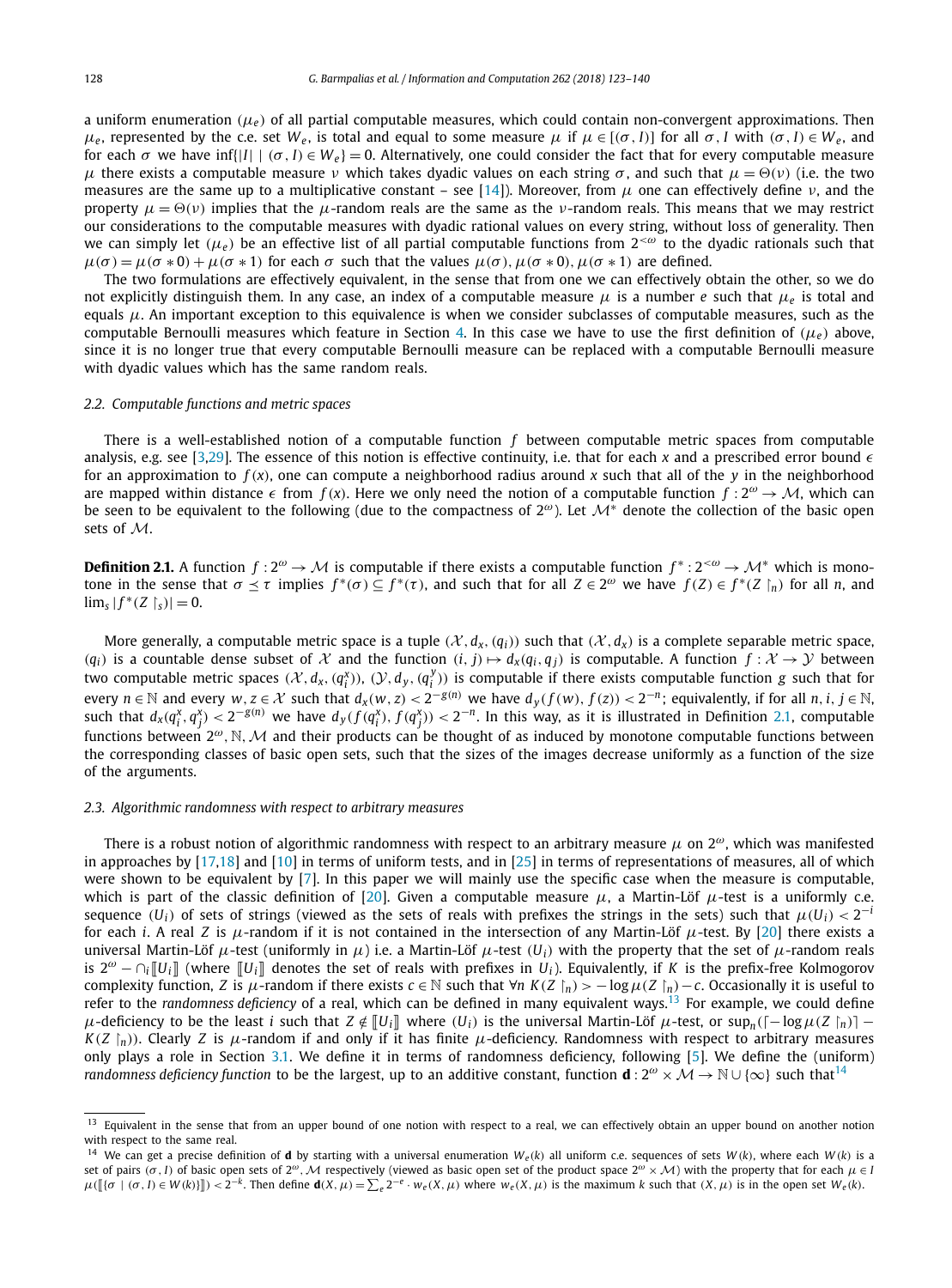- <span id="page-6-0"></span>• the sets  $\mathbf{d}^{-1}((k,\infty))$  are effectively open uniformly in *k*;
- $\bullet$  *μ*({*X* | **d**(*X, μ*) > *k*}) < 2<sup>−*k*</sup>, ∀*X* ∈ 2<sup>ω</sup>, *μ* ∈ *M*, *k* ∈ N.

Given any  $\mu \in \mathcal{M}$  and  $Z \in 2^{\omega}$ , the *μ*-deficiency of *Z* is  $d(Z, \mu)$  and *Z* is *μ*-random if it has finite *μ*-deficiency. This definition is based on the uniform tests approach as mentioned before, and is equivalent to Martin-Löf randomness for computable measures. Moreover, the deficiency notions are equivalent in the sense of footnote [13.](#page-5-0) The reader may find additional background on algorithmic randomness in the monographs [\[19\]](#page-16-0) and [\[8\]](#page-16-0).

#### **3. Proof of Theorem [1.6](#page-2-0) and Theorem [1.7](#page-3-0)**

We start with Theorem [1.6.](#page-2-0) Let  $\mathcal{D} \subseteq 2^{\omega}$  be an effectively closed set and let  $\mathcal{D}^* \subseteq \mathcal{D}$  contain only computable reals. Also let  $f: 2^{\omega} \to M$  be a computable function such that for any  $X \neq Y$  in D the measures  $f(X)$ ,  $f(Y)$  are effectively orthogonal. The easiest direction of Theorem [1.6](#page-2-0) is that if  $\mathcal{D}^*$  is (EX or BC) learnable then  $f(\mathcal{D}^*)$  is (EX or BC, respectively) learnable, and is proved in Section 3.1. We stress that the effective orthogonality property of f, and hence the fact that it is injective, is used in a crucial way in the argument of Section 3.1. Sections [3.2](#page-7-0) and [3.3](#page-9-0) prove the 'if' direction of Theorem [1.6](#page-2-0) for EX and BC learnability respectively, and are the more involved part of this paper. In Section [3.5](#page-12-0) we prove Theorem [1.7.](#page-3-0)

#### *3.1. From learning reals to learning measures*

We show the 'only if' direction of Theorem [1.6,](#page-2-0) first for EX learning and then for BC learning. Let  $f, D, D^*$  be as in the statement of Theorem [1.6.](#page-2-0) Since *f* maps distinct reals in D to effectively orthogonal measures, given  $X \in 2^{\omega}$  there exists at most one  $\mu \in f(\mathcal{D})$  such that *X* is  $\mu$ -random. By the properties of *f*, there is also at most one  $Z \in \mathcal{D}$  such that *X* is *f*(*Z*)-random. It follows from the definition of deficiency in Section [2.3,](#page-5-0) that for each *X* ∈ 2<sup>ω</sup>, *c* ∈ N, the class of *Z* ∈ *D* such that X is  $f(Z)$ -random with deficiency  $\leq c$  is a  $\Pi_1^0(X)$  class  $P(X, c)$  (uniformly in X, c). By the effective orthogonality of the image of  $D$  under  $f$ , the latter class either contains a unique real, or is empty. Moreover, the latter case occurs if and only if there is no  $\mu \in f(\mathcal{D})$  with respect to which *X* is  $\mu$ -random with deficiency  $\leq c$ . Now note that given a  $\Pi_1^0(X)$ class  $P \subseteq 2^\omega$ , by compactness the emptiness of *P* is a  $\Sigma_1^0(X)$  event, and if *P* contains a unique path, this path is uniformly computable from *X* and an index of *P* .

It follows that there exists a computable function  $h: 2<sup>{<\omega}</sup> \to 2<sup>{<\omega}</sup>$  such that for all *X* which is  $f(Z)$ -random for some  $Z \in \mathcal{D}$ ,

- $\lim_{s} |h(X | s)| = \infty;$
- there exists  $n_0$  such that for all  $m > n > n_0$  we have  $h(X \mid n) \leq h(X \mid m)$ ;
- as  $n \to \infty$  the prefixes  $h(X \mid n)$  converge to the unique real  $Z \in \mathcal{D}$  such that *X* is  $f(Z)$ -random.

Indeed, on the initial segments of *X*, the function *h* will start generating the classes *P(X, c)* as we described above, starting with  $c = 0$  and increasing *c* by 1 each time that the class at hand becomes empty. While this process is fixed on some value of *c*, it starts producing the initial segments of the unique path of  $P(X, c)$  (if there are more than one path, this process will stop producing longer and longer strings, reaching a finite partial limit). In the special case that *X* is  $f(Z)$ -random for some  $Z \in \mathcal{D}$ , such a real  $Z \in \mathcal{D}$  is unique, and the process will reach a limit value of *c*, at which point it will produce a monotone sequence of longer and longer prefixes of *Z*. 15

Note that since  $f: 2^{\omega} \to M$  is computable, there exists a computable  $g: \mathbb{N} \to \mathbb{N}$  such that for each *e*, if *e* is an index of a computable  $Z \in 2^{\omega}$ , then  $g(e)$  is an index of the computable measure  $f(Z)$ .

We are ready to define an EX-learner V for  $f(D^*)$ , given an EX-learner  $L$  for  $D^*$  and the functions  $h, g$  that we defined above. For each  $\sigma$  we let  $V(\sigma) = g(\mathcal{L}(h(\sigma)))$ . It remains to verify that for each X which is  $\mu$ -random for some computable  $\mu \in f(\mathcal{D}^*)$ , the limit lim<sub>s</sub>  $\mathcal{V}(X \mid s)$  exists and equals an index for (the unique such)  $\mu$ . By the choice of *X* and *h* we have that there exists some  $s_0$  such that for all  $s > s_0$ , the string  $h(X \mid s)$  is an initial segment of the unique  $Z \in \mathcal{D}^*$  such that  $f(Z) = \mu$ ; moreover,  $\lim_{s} |h(X|_{s})| = \infty$  and since  $\mu$  is computable and  $D$  is effectively closed, it follows that *Z* is computable. Hence, since  $\mathcal L$  learns all reals in  $\mathcal D^*$ , we get that  $\lim_{s} \mathcal L(h(X \restriction s))$  exists and is an index of  $Z$ . Then by the properties of g we get that  $g(\lim_{s} \mathcal{L}(h(X|_{s}))) = \lim_{s} g(\mathcal{L}(h(X|_{s})))$  is an index for  $\mu$ . Hence  $\lim_{s} \mathcal{V}(X|_{s})$  is an index of the unique computable  $\mu \in f(\mathcal{D}^*)$  with respect to which *X* is random, which concludes the proof.

Finally we can verify that the same argument shows that if <sup>D</sup><sup>∗</sup> is BC-learnable, then *<sup>f</sup> (*D∗*)* is BC-learnable. The definitions of *h*, *g* remain the same. The only change is that now we assume that  $\mathcal L$  is a BC-learner for  $\mathcal D^*$ . We define the BC-learner V for  $f(\mathcal{D}^*)$  in the same way:  $\mathcal{V}(\sigma) = g(\mathcal{L}(h(\sigma)))$ . As before, given *X* such that there exists (a unique)  $Z \in \mathcal{D}^*$ such that X is  $f(Z)$ -random, we get that there exists some  $s_0$  such that for all  $s > s_0$ , the string  $h(X\restriction_s)$  is an initial segment

<sup>15</sup> Alternatively, in order to obtain *<sup>h</sup>*, one can make use of <sup>a</sup> result from [\[3\]](#page-16-0). Since *<sup>f</sup>* is computable, <sup>2</sup>*<sup>ω</sup>* is compact and <sup>D</sup> is effectively closed, the image  $f(\mathcal{D}^*)$  is compact and effectively closed, and the set of indices of computably enumerable sets of basic open sets of M whose union contains *<sup>f</sup> (*D∗*)* is itself computably enumerable. In the terminology of [\[3\]](#page-16-0), the image *<sup>f</sup> (*D∗*)* is *effectively compact*. Bienvenu and Monin [\[3\]](#page-16-0) showed that if <sup>a</sup> class C of effectively orthogonal measures is effectively compact then there exists a computable function  $F : 2^{\omega} \times \mathbb{N} \to \mathcal{M}$  such that  $\forall \mu \in \mathcal{C}$   $\forall X \in 2^{\omega}$   $\forall c \in \mathcal{C}$  $\mathbb N$  *u*(*X*, *μ*) < *c* ⇒ *F*(*X*, *c*) = *μ* where *u*(*X*, *μ*) is the *μ*-deficiency of *X*. One can derive the existence of *h* from this result.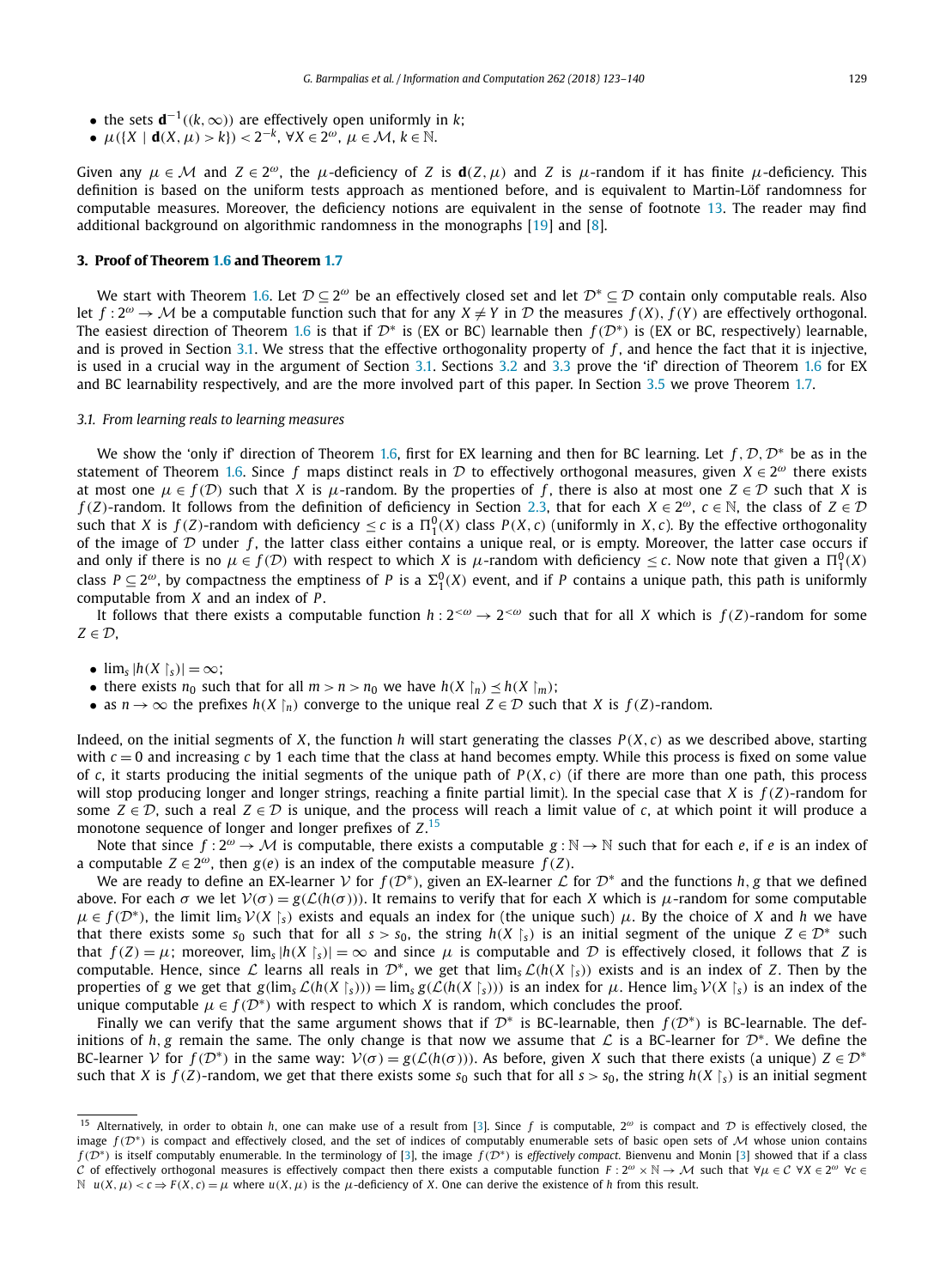<span id="page-7-0"></span>of the unique computable  $Z \in \mathcal{D}^*$  such that  $f(Z) = \mu$ , and moreover,  $\lim_s |h(X|_{s})| = \infty$ . Since  $\mathcal L$  is a BC-learner for  $\mathcal D^*$ , there exists some  $s_1$  such that for all  $s > s_1$  the integer  $\mathcal{L}(h(X \mid s))$  is an index for the computable real *Z*. Then by the properties of g we get that for all  $s > s_1$ , the integer  $g(\mathcal{L}(h(X \mid s)))$  is an index for the computable measure  $f(Z)$ . Since X is  $f(Z)$ -random, this concludes the proof of the BC clause of the 'only if' direction of Theorem [1.6](#page-2-0).

*3.2. From learning measures to learning reals: the EX case*

We show the 'if' direction of the EX case of Theorem [1.6.](#page-2-0) Let *f*,  $\mathcal{D}, \mathcal{D}^*$  be as given in the theorem and suppose that  $f(\mathcal{D}^*)$ is EX-learnable. This means that there exists a computable learner *V* such that for every  $Z \in \mathcal{D}^*$  and every  $f(Z)$ -random *X*, the limit lim<sub>s</sub>  $V(X \mid s)$  exists and is an index of  $f(Z)$ . We are going to construct a learner  $\mathcal L$  for  $\mathcal D^*$  so that for each  $Z \in \mathcal D^*$ the limit lim<sub>s</sub>  $\mathcal{L}(Z \rvert_S)$  exists and is an index for *Z*. Since  $\mathcal D$  is effectively closed and *f* is computable and injective on  $\mathcal D$ , by the compactness of 2*ω*,

there exists a computable  $g : \mathbb{N} \to \mathbb{N}$  such that for each *e*, if *e* is an index of a computable  $\mu \in f(\mathcal{D})$ , the image *g*(*e*) is an index of the unique and computable  $Z \in \mathcal{D}$  such that  $f(Z) = \mu$ . (4)

Hence it suffices to

construct a computable function  $\mathcal{L}^*$  :  $2<sup>{<\omega}</sup> \to \mathbb{N}$  with the property that for each  $Z \in \mathcal{D}^*$  the limit  $\lim_{s \to \infty} L^*(Z \mid s)$  exists and is an index for *f* (*Z*) (5)

because then the function  $\mathcal{L}(\sigma) = g(\mathcal{L}^*(\sigma))$  will be a computable learner for  $\mathcal{D}^*$ .

Since  $f: 2^{\omega} \to M$  is computable, there exists a computable  $f^*: 2^{<\omega} \to M^*$  (where  $M^*$  is the set of basic open sets of  $M$ ) and a computable increasing  $h : \mathbb{N} \to \mathbb{N}$  such that:

•  $\sigma \leq \tau$  implies  $f^*(\sigma) \subseteq f^*(\tau)$ ;

- for all  $Z \in 2^{\omega}$ ,  $\lim_{s} f^{*}(Z \upharpoonright_{s}) = f(Z)$ ;
- for all *n* and all  $\sigma \in 2^{h(n)}$  the size of  $f^*(\sigma)$  is at most  $2^{-3n}$ .

Note that by the properties of *f*<sup>∗</sup> we have

for each 
$$
Z \in 2^{\omega}
$$
, each  $n \in \mathbb{N}$  and any measures  $\mu$ ,  $\nu \in f^*(Z \restriction_{h(n)})$  we have  $\sum_{\sigma \in 2^n} |\mu(\sigma) - \nu(\sigma)| < 2^{-n}$ . (6)

Below we will also use the fact that

there is a computable function that takes as input any basic open interval *I* of  $\mathcal M$  and returns (an index

of) a computable measure (say, as a measure representation)  $\mu \in I$ . (7)  $\alpha$  final rectaring (an matrix (7) of) a computable measure (say, as a measure representation)  $\mu \in I$ .

**Proof idea.** Given  $Z \in \mathcal{D}^*$  we have an approximation to the measure  $\mu^* = f(Z)$ . Given  $\mu^*$  and  $\mathcal V$  we get a majority vote on each of the levels of the full binary tree, where each string *σ* votes for the index <sup>V</sup>*(σ)* and its vote has weight *μ*<sup>∗</sup>*(σ)*. In search for the index of  $Z \in \mathcal{D}^*$  we approximate the weights of the various indices as described above, and aim to chose an index with a positive weight. If V EX-learns  $\mu^*$ , it follows that such an index will indeed be an index of  $\mu^*$ . One obvious way to look for such an index is at each stage to choose the index whose current approximated weight is the largest. This approach has the danger that there may be two different indices with the same weight, in which case it is possible that the said approximation lim*<sup>n</sup>* <sup>L</sup>∗*(<sup>X</sup>* -*<sup>n</sup>)* does not converge. We deal with this minor issue by requiring a sufficient difference on the current weights for a change of guess.

**Construction of**  $\mathcal{L}^*$ . We let  $\mathcal{L}^*$  map the empty string to index 0 and for every other string  $\sigma$  we define  $\mathcal{L}^*(\sigma)$  as follows. If  $\sigma \notin \{2^{h(n)} \mid n \in \mathbb{N}\}\$  then let  $\mathcal{L}^*(\sigma) = \mathcal{L}^*(\tau)$  where  $\tau$  is the longest prefix of  $\sigma$  in  $\{2^{h(n)} \mid n \in \mathbb{N}\}\$ . So it remains to define  $\mathcal{L}^*$  in steps, where at step *n* we define  $\mathcal{L}^*$  on all strings  $\sigma \in 2^{h(n)}$ . Since  $f^*(\sigma)$  is basic open interval in  $\mathcal{M}$ , we may use (7) in order to get a computable function  $\sigma \to \mu_{\sigma}$  from strings to computable measures, such that for each  $\sigma$  the measure  $\mu_{\sigma}$ belongs to  $f^*(\sigma)$ .<sup>16</sup>

Given *n* and  $\sigma \in 2^{h(n)}$ , for each *e* define

 $wgt_n(e) = \mu_\sigma(\{\tau \in 2^n \mid \mathcal{V}(\tau) = e\}).$ 

Let  $e^*$  be the least number with the maximum  $wgt_n(e)$ .<sup>17</sup> Let  $\sigma^-$  denote the first  $|\sigma| - 1$  bits of  $\sigma$ . If  $wgt_n(e^*) > 3$  $wgt_n(\mathcal{L}^*(\sigma^{-}))$ , let  $\mathcal{L}^*(\sigma) = e^*$ ; otherwise let  $\mathcal{L}^*(\sigma) = \mathcal{L}^*(\sigma^{-})$ .

**Properties of**  $\mathcal{L}^*$ **.** It remains to show (5), so let  $Z \in \mathcal{D}^*$ . First we show the claimed convergence and then that the limit is an index for  $f(Z)$ . Let  $\mu^* := f(Z)$  and for each *e* define

<sup>16</sup> The reader should not confuse this notation with the notation *(μe)* that we used for the universal list of all computable measures.

<sup>&</sup>lt;sup>17</sup> Note that there are at most  $2^n$  many *e* with  $wgt_n(e) \neq 0$  so this maximum exists. Moreover, we can compute the set of these numbers *e*, the maximum and  $e^*$ , by computing  $\mu_{\sigma}(\tau)$  and  $\mathcal{V}(\tau)$  for each  $\tau \in 2^n$ .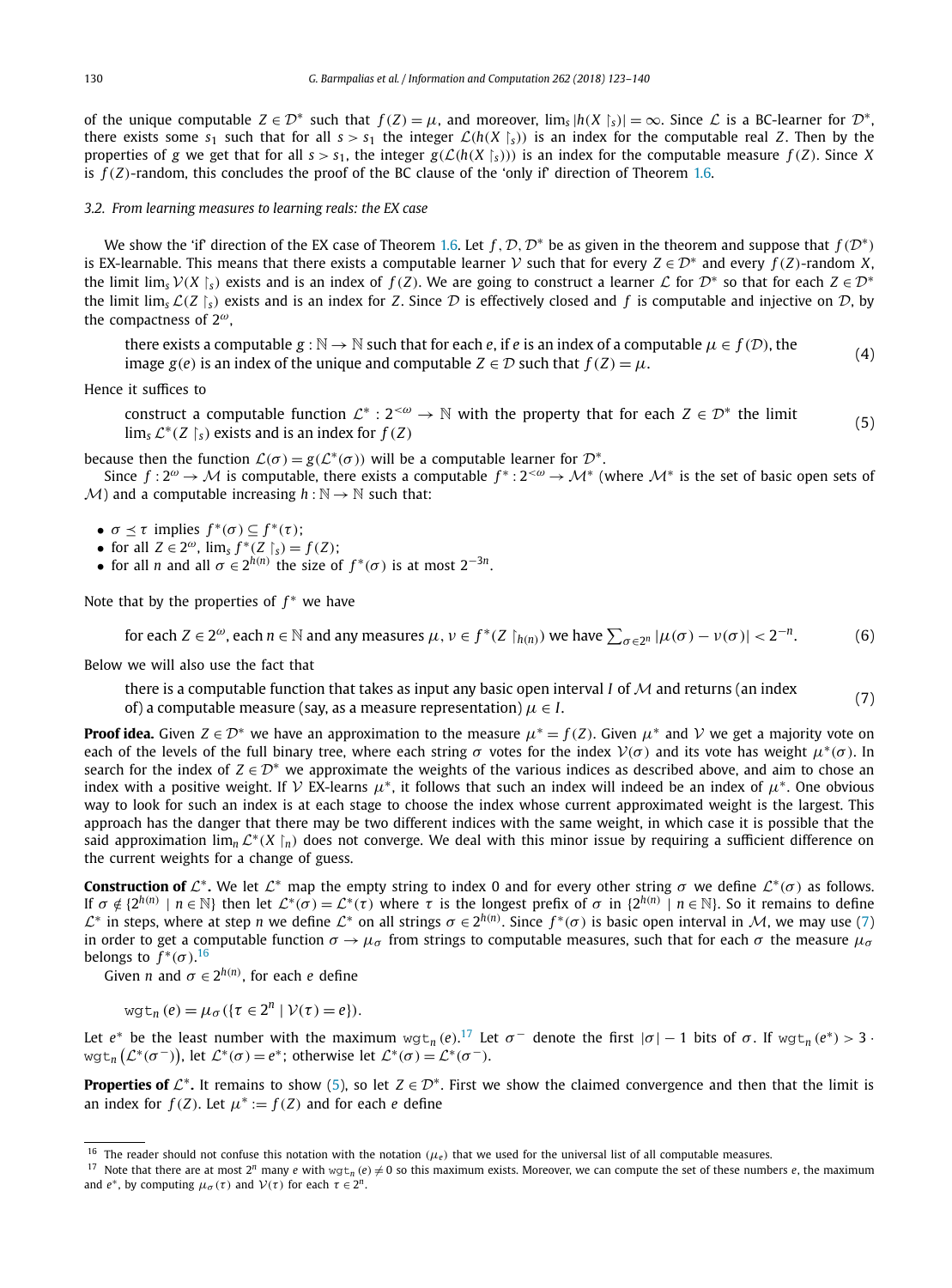<span id="page-8-0"></span>
$$
w_e = \mu^* \big( \{ X \mid \lim_{s} \mathcal{V}(X \mid s) = e \} \big)
$$
  

$$
w_e[n] = \mu^* \big( \{ \sigma \in 2^n \mid \mathcal{V}(\sigma) = e \} \big)
$$

Since  $Z \in \mathcal{D}^*$  it follows that  $V$  learns  $\mu^*$ . Hence the  $\mu^*$ -measure of all the reals *X* such that  $\lim_{s} V(X|_{s})$  exists and equals an index of a measure with respect to which *X* is random, is 1. If we take into account that  $f(D)$  is effectively orthogonal, it follows that

the  $\mu^*$ -measure of all the reals *X* such that  $\lim_s V(X \mid_s)$  exists and equals an index of  $\mu^*$  is 1. Hence there exists an index *t* of  $\mu^* = f(Z)$  such that  $w_t > 0$ , and moreover, each *e* with  $w_e > 0$  is an index of  $\mu^*$ . (8)

**Lemma 3.1.** For each *e*,  $\lim_{n} w_e[n] = w_e$ .

**Proof.** Since V learns  $\mu^*$ , the  $\mu^*$ -measure of the reals on which V reaches a limit is 1. For each *n* let  $Q_n$  be the open set of reals on which V changes value after *n* bits. Then  $Q_{n+1} \subseteq Q_n$  and  $\lim_n \mu^*(Q_n) = \mu^*(\cap_n Q_n) = 0$ . Let  $P_e[n]$  be the closed set for reals X such that  $V(X | i) = e$  for all  $i \ge n$ . Then  $P_e[n] \subseteq P_e[n+1]$  for all n and  $w_e$  is the  $\mu^*$ -measure of  $\cup_n P_e[n]$ . Hence  $w_e = \lim_n \mu^*(P_e[n])$ .

Given  $n_0$ , for each  $n \ge n_0$  we have  $w_e[n] \le \mu^*(P_e[n_0]) + \mu^*(Q_{n_0})$ . This shows that  $\limsup_n w_e[n] \le \limsup_n \mu^*(P_e[n]) =$  $w_e$ . On the other hand  $P_e[n_0] \subseteq \llbracket {\sigma \in 2^n \mid \mathcal{V}(\sigma) = e} \rrbracket$  for all  $n \ge n_0$ . So  $w_e = \lim_n (\mu^*(P_e[n])) \le \liminf_n w_e[n]$ . It follows that  $\lim_n w_e[n] = w_e$ .  $\Box$ 

Now, given *Z* consider the sequence of computable measures  $\mu_{Z|_{h(n)}} \in f^*(Z|_{h(n)})$  that are defined by the function  $\sigma \mapsto \mu_{\sigma}$  applied on *Z*, and let

$$
w_e^*[n] = \mu_{Z\restriction_{h(n)}}\big(\{\sigma \in 2^n \mid \mathcal{V}(\sigma) = e\}\big).
$$

From [\(6\)](#page-7-0) we get that for each *n, e*,

$$
|w_e[n] - w_e^*[n]| < 2^{-n}.\tag{9}
$$

In particular, by Lemma 3.1,  $w_e = \lim_n w_e[n] = \lim_n w_e^*[n]$ . Let *m* be some index such that  $w_m = \max_e w_e$ .

**Lemma 3.2.** There exists  $n_0$  such that for all  $n \ge n_0$  and all e,  $|w_e - w_e^* [n]| < w_m/5$ .

**Proof.** By (8) we have  $\sum_{e} w_e = 1$  and  $0 < w_m \le 1$ . Then there exists  $e_0$  such that  $\sum_{e < e_0} w_e > 1 - w_m/20$ . Since we also have for all e,  $\lim_n w_e^*$   $[n] = w_e$ , there exists  $n_0$  such that for all  $n \ge n_0$ ,  $\sum_{e < e_0} |w_e - w_e^*|$   $[n] | < w_m/20$ . Then for  $e < e_0$ , it is clear that for all  $n \ge n_0$ ,  $|w_e - w_e^*[n]| < w_m/5$ . On the other hand, we have  $\sum_{e \ge e_0}^{\infty} w_e = 1 - \sum_{e \le e_0} w_e < w_m/20$ . Moreover, for all  $n > n_0$ ,

$$
\sum_{e \ge e_0} w_e^*[n] = 1 - \sum_{e < e_0} w_e^*[n] \le 1 - \left(\sum_{e < e_0} w_e - w_m/20\right) < w_m/10.
$$

So for all  $e \ge e_0$ ,  $0 \le w_e < w_m/20$  and  $0 \le w_e^*[n] < w_m/10$ , and thus,  $|w_e - w_e^*[n]| < w_m/5$ .  $\Box$ 

Let us now fix the constant  $n_0$  of Lemma 3.2.

**Lemma 3.3** (The limit exists). The value of  $\mathcal{L}^*(Z \restriction_n)$  will converge to some index i with  $w_i > 0$ .

**Proof.** Let  $\mathcal{L}^*(Z \mid_{h(n_0)}) = e_0$ . In the case that there is some  $n \ge h(n_0)$  with  $\mathcal{L}^*(Z \mid_n) \ne e_0$ , there is some  $n_1 \ge n_0$  such that  $\mathcal{L}^*(Z \upharpoonright_{h(n_1)}) = e_1 \neq e_0$ . It then follows from the construction of  $\mathcal{L}^*$  that  $w_{e_1}^*[n_1] \geq w_m^*[n_1] > 4w_m/5$ . Then by Lemma 3.2 for all  $n \geq n_1$ ,

$$
w_{e_1}^*[n] > w_{e_1} - w_m/5 > w_{e_1}^*[n_1] - 2w_m/5 = 2w_m/5
$$

and on the other hand for all *e*,  $w_e^*[n] < w_e + w_m/5 \le 6w_m/5 < 3w_{e_1}^*[n]$ . This means that after step  $n_1$  the value of  $\mathcal{L}^*(Z \mid n)$  will not change and thus,  $\lim_{n} \mathcal{L}^*(Z \mid n) = e_1$  and  $w_{e_1} > 4w_m/5 > 0$ . In the case that for all  $n \ge h(n_0)$  we have  $\mathcal{L}^*(Z \mid n) = e_0$ , we only need to show that  $w_{e_0} > 0$ . Assuming that  $w_{e_0} = 0$ , there will be some  $n_2 > n_0$  such that for all  $n \ge n_2$ ,  $w_{e_0}^*[n] < w_m/4$ . Note that  $w_m^*[n] > 4w_m/5 > 3w_{e_0}^*[n]$ , so by the construction of  $\mathcal{L}^*$  the value of  $\mathcal{L}^*(Z|_{h(n_2)})$  will change. This is a contradiction.  $\Box$ 

The above lemma together with  $(8)$  concludes the proof of  $(5)$  and the 'only if' direction of Theorem [1.6.](#page-2-0)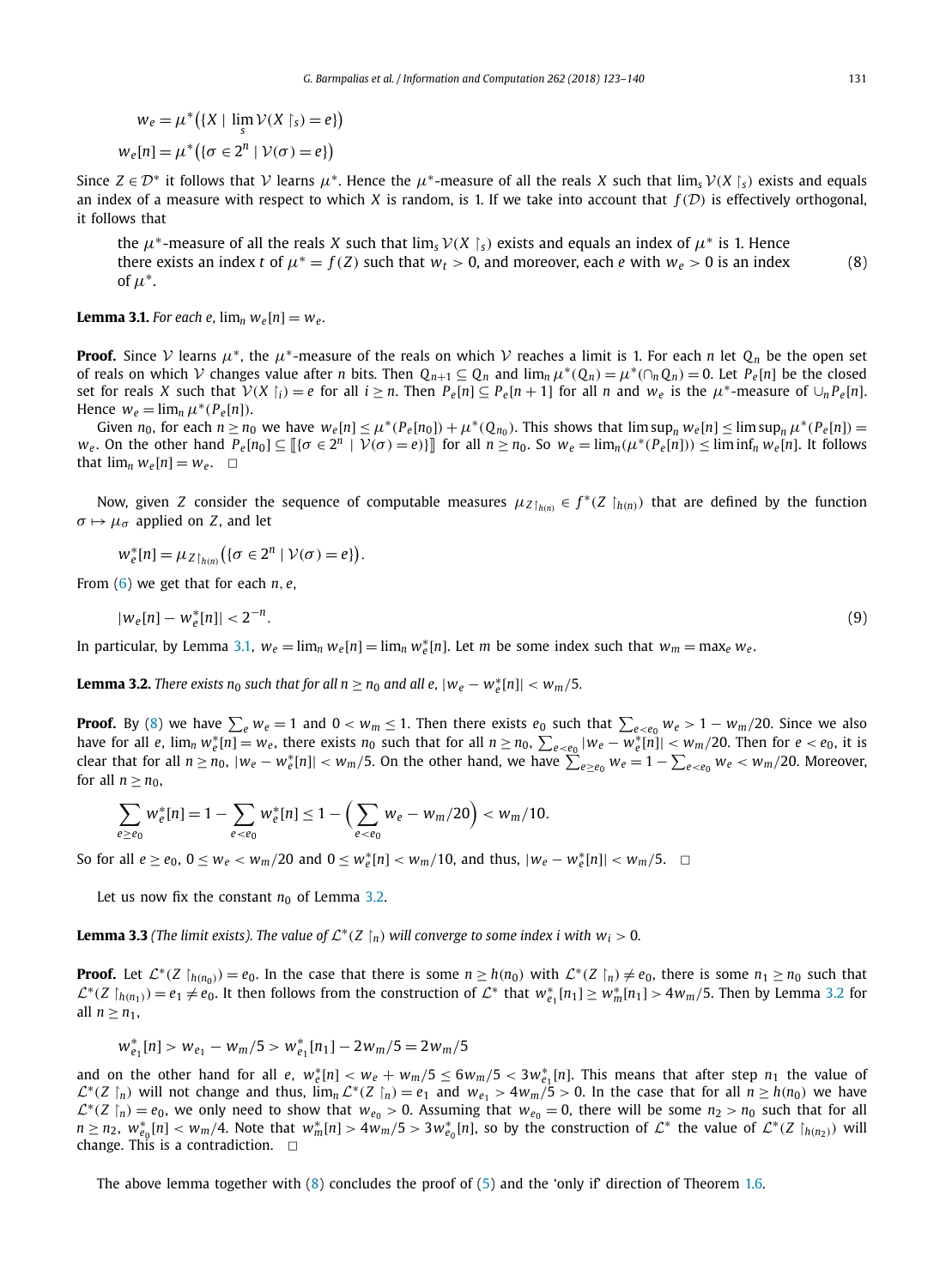#### <span id="page-9-0"></span>*3.3. From learning measures to learning reals: the BC case*

We show the 'if' direction of the BC case of Theorem [1.6.](#page-2-0) So consider *<sup>f</sup>* : <sup>2</sup>*<sup>ω</sup>* <sup>→</sup> <sup>M</sup>, <sup>D</sup>*,*D<sup>∗</sup> <sup>⊆</sup> <sup>2</sup>*<sup>ω</sup>* as given and assume that *f* ( $D^*$ ) is a BC-learnable class of computable measures. This means that there exists a learner V such that for all  $\mu \in f(D^*)$ and *μ*-random *X*

there exists some  $s_0$  such that for all  $s > s_0$  the value of  $V(X \nvert_s)$  is an index of  $\mu$ . (10)

We use the expression  $\lim_n V(X\upharpoonright_n) \approx \mu$  in order to denote property (10). Hence our hypothesis about  $V$  is

for all 
$$
\mu \in f(\mathcal{D}^*)
$$
 and  $\mu$ -random X we have  $\lim_n \mathcal{V}(X \restriction_n) \approx \mu$ . (11)

**Proof idea.** We would like to employ some kind of majority argument as we did in Section [3.2.](#page-7-0) The problem is that now, given  $Z \in \mathcal{D}^*$ , there is no way to assign weight on the various indices suggested by  $\mathcal{V}$ , in a way that this weight can be consistently approximated. The reason for this is that  $V$  is only a BC-learner and at each step the index guesses along the random reals with respect to  $\mu^* = f(Z)$  may change. However there is a convergence in terms of the actual measures that the various indices represent, so we use a function that takes any number of indices, and as long as there is a majority with respect to the measures that these indices describe, it outputs an index of this majority measure. With this modification, the rest of the argument follows the structure of Section [3.2.](#page-7-0)

### **The formal argument.**

**Definition 3.4** *(Weighted sets).* A weighted set is a finite set  $A \subset \mathbb{N}$  along with a computable function  $(i, s) \mapsto w_i[s]$  from *A* × N to the dyadic rationals such that  $w_i[s] \leq w_i[s+1]$  and  $\sum_{i \in A} w_i[s] \leq 1$  for all *s*. Given such a weighted set, the weight of any subset  $B \subseteq A$  is  $\sum_{i \in B} w_i$ , where  $w_i := \lim_s w_i[s]$ .<sup>18</sup>

In the following we regard each partial computable measure *μ<sup>e</sup>* as a c.e. set of tuples *(σ, I)* such that *I* is a basic open set of [0, 1] and  $\mu_e(\sigma) \in I$  (see Section [2.1\)](#page-4-0).

**Definition 3.5** *(Majority measures).* Given a weighted set *A* and a partial computable measure  $\mu$ , if the weight of  $A \cap \{e \mid \mu_e = \mu\}$  is more than 1/2 we say that  $\mu$  is the majority partial computable measure of *A*.

Note that there can be at most one majority partial computable measure of a weighted set. In the case that  $\mu$  of Definition 3.5 is total, we call it the majority measure of *A*.

**Lemma 3.6.** There is a computable function that maps any index of a weighted set A to an index of a partial computable measure  $\mu$ *with the property that if A has a majority partial computable measure ν then μ* = *ν.* 19

**Proof.** Given a weighted set *A* we effectively define a partial computable measure  $\mu$  and then verify its properties. We view partial computable measures as c.e. sets of tuples ( $\sigma$ , I) where  $\sigma \in 2^{< \omega}$  and I is an open rational interval of [0, 1] and  $(\sigma, I) \in \mu$  indicates that  $\mu(\sigma) \in I$ . Define the weight of tuple  $(\sigma, I)$  to be the weight of  $\{i \in A : (\sigma, I) \in \mu_i\}$ . Then define  $\mu$ as the tuples  $(\sigma, I)$  of weight  $> 1/2$ .

It remains to verify that if *A* has a majority partial computable measure then  $\mu$  is the majority partial computable measure of *A*. If *ν* is the majority partial computable measure of *A* it is clear that for each (*σ*, *I*) ∈ *ν* we have (*σ*, *I*) ∈ *μ*. Conversely, if  $(\sigma, I) \in \mu$ , there would be a subset  $B \subseteq A$  of weight  $> 1/2$  such that  $(\sigma, I) \in \mu_i$  for all  $i \in B$ . Since  $\nu$  is the majority partial computable measure of *A*, it follows that there is an index of *ν* in *B* (otherwise the weight of *A* would exceed 1). Hence  $(\sigma, I) \in \nu$ , which concludes the proof.  $\Box$ 

Recall the function *g* from [\(4\)](#page-7-0). It suffices to show that

there exists a computable function  $\mathcal{L}^*$  :  $2^{<\omega} \to 2^{<\omega}$  such that for each  $Z \in \mathcal{D}^*$  we have lim<sub>*s*</sub>  $\mathcal{L}^*(Z \upharpoonright_S) \approx f(Z)$  $s) \approx f(Z)$  (12)

because then the function  $\mathcal{L}(\sigma) = g(\mathcal{L}^*(\sigma))$  will be a computable BC-learner for  $\mathcal{D}^*$ .

**Definition of**  $\mathcal{L}^*$ . We let  $\mathcal{L}^*$  map the empty string to index 0 and for every other string  $\sigma$  we define  $\mathcal{L}^*(\sigma)$  as follows. If  $\sigma \notin \{2^{h(n)} \mid n \in \mathbb{N}\}\$  then let  $\mathcal{L}^*(\sigma) = \mathcal{L}^*(\tau)$  where  $\tau$  is the longest prefix of  $\sigma$  in  $\{2^{h(n)} \mid n \in \mathbb{N}\}\$ . So it remains to define  $\mathcal{L}^*$ 

<sup>18</sup> It follows from Definition 3.4 that there is a uniform enumeration of all weighted sets as programs, so we may refer to *an index of a weighted set*. Just like in any uniform enumeration of programs, we can fix a numbering such that any *e* ∈ N may be regarded as an index of a weighted set.

<sup>&</sup>lt;sup>19</sup> More formally, there exists a computable function  $g : \mathbb{N} \to \mathbb{N}$  such that for each index *e* of a weighted set *A*,  $g(e)$  is an index of a partial computable measure, and in the case that *A* has a majority partial computable measure  $v$ ,  $\mu_{g(e)} = v$ .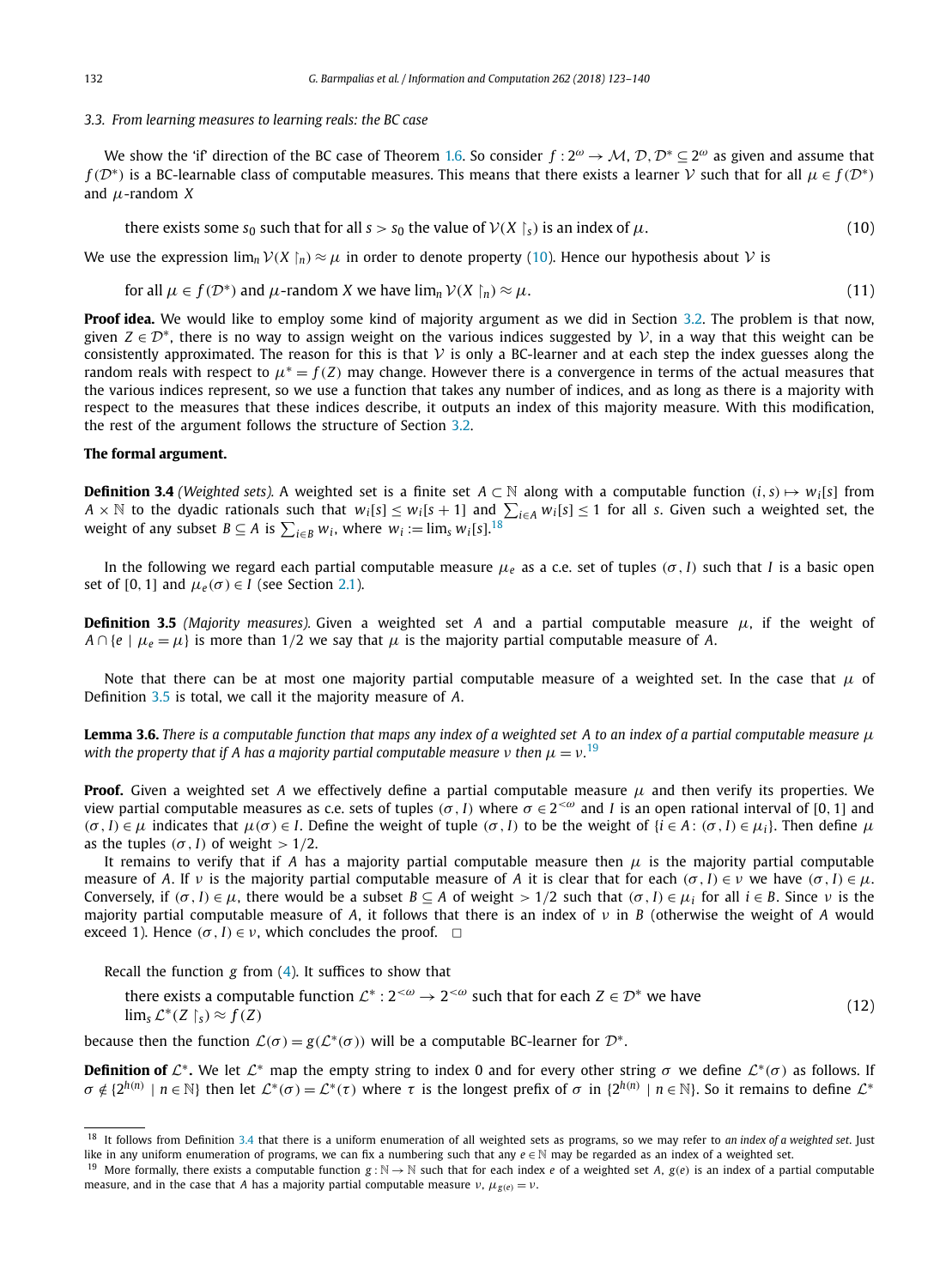<span id="page-10-0"></span>in steps, where at step *n* we define  $\mathcal{L}^*$  on all string  $\sigma \in 2^{h(n)}$ . Since  $f^*(\sigma)$  is basic open interval in M, we may use [\(7\)](#page-7-0) in order to get a computable function  $\sigma \to \mu_{\sigma}$  from strings to computable measures, such that for each  $\sigma$  the measure  $\mu_{\sigma}$ belongs to  $f^*(\sigma)$ . Given *n* and  $\sigma \in 2^{h(n)}$ , for each *e* define

$$
\text{wgt}_{n}(e) = \mu_{\sigma}(\{\tau \in 2^{n} \mid \mathcal{V}(\tau) = e\}).
$$

Let  $A_n$  be the weighted set of all *e* such that  $wgt_n(e) > 0$  (clearly there are at most  $2^n$  many such numbers *e*) where the weight of  $e \in A_n$  is wgt<sub>n</sub> (*e*). Then apply the computable function of Lemma [3.6](#page-9-0) to  $A_n$  and let  $\mathcal{L}^*(\sigma)$  be the resulting index.

**Properties of**  $\mathcal{L}^*$ **. We show that**  $\mathcal{L}^*$  **satisfies [\(12\)](#page-9-0), so let** *Z* **be a computable member of**  $\mathcal{D}^*$ **.** 

Let  $\mu^* := f(Z)$  and define

$$
w = \mu^* \Big( \big\{ X \mid \lim_{s} (\mathcal{V}(X \restriction_{s}) \approx \mu^*) \big\} \Big)
$$
  

$$
w_n = \mu^* \Big( \big\{ \sigma \in 2^n \mid \mathcal{V}(\sigma) \text{ is an index of } \mu^* \big\} \Big).
$$

**Lemma** 3.7.  $\lim_{n} w_n = w = 1$ .

**Proof.** Since  $Z \in \mathcal{D}^*$  it follows that  $\mathcal{V}$  learns  $\mu^*$ , hence  $w = 1$ . It remains to show that  $\lim_n w_n = w$ . For each *n* let  $Q_n$ be the open set of reals *X* with the property that there exists some  $t > n$  such that  $V(X|_t)$  is not an index of  $\mu^*$ . Then  $Q_{n+1} \subseteq Q_n$  and since V learns  $\mu^*$  we have  $\lim_n \mu^*(Q_n) = \mu^*(\cap_n Q_n) = 0$ . Let  $P_n$  be the closed set for reals *X* such that for all  $i \ge n$  the value of  $V(X | i)$  is an index of  $\mu^*$ . Then  $P_n \subseteq P_{n+1}$  for all *n* and *w* is the  $\mu^*$ -measure of  $\cup_n P_n$ . Hence  $w = \mu^*(\cup_n P_n) = \lim_n \mu^*(P_n).$ 

Given  $n_0$ , for each  $n \ge n_0$  we have  $w_n \le \mu^*(P_{n_0}) + \mu^*(Q_{n_0})$ . This shows that  $\limsup_n w_n \le \limsup_n \mu^*(P_n) = w_e$ . On the other hand  $P_{n_0} \subseteq [\{\sigma \in 2^n \mid \mathcal{V}(\sigma) \text{ is an index of } \mu^*\}]]$  for all  $n \ge n_0$ . So  $w = \lim_n (\mu^*(P_n)) \le \liminf_n w_n$ . It follows that  $\lim_{n} w_n = w$ .  $\Box$ 

**Lemma 3.8.** For each  $Z \in \mathcal{D}^*$ , there exists some  $n_0$  such that for all  $n > n_0$  the value of  $\mathcal{L}^*(Z \nvert_n)$  is an index of  $f(Z) = \mu^*$ .

**Proof.** Given  $Z \in \mathcal{D}^*$  consider the definition of  $\mathcal{L}^*(Z \mid h(n))$  during the various stages *n*, and the associated weighted sets  $A_n$ . According to the construction of  $\mathcal{L}^*$  and Lemma [3.6](#page-9-0) it suffices to show that

there exists *n*<sub>0</sub> such that for all *n* > *n*<sub>0</sub> the weighted set *A<sub>n</sub>* in the definition of  $\mathcal{L}^*(Z \upharpoonright_{h(n)})$  has a majority (13) measure which equals  $\mu^*$ .

Consider the sequence  $\mu_{Z\restriction_{h(n)}}\in f^*(Z\restriction_{h(n)})$  of computable measures that are defined by the function  $\sigma\mapsto\mu_\sigma$  applied on Z, and let

$$
w_n^* = \mu_Z_{\restriction_{h(n)}} \Big( \big\{ \sigma \in 2^n \mid \mathcal{V}(\sigma) \text{ is an index of } \mu^* \big) \big\} \Big).
$$

From [\(6\)](#page-7-0) we get that for each *n*,  $|w_n - w_n^*| < 2^{-n}$ . In particular, by Lemma 3.7,  $\lim_n w_n = \lim_n w_n^* = 1$ . For (13) it suffices to consider any  $n_0$  such that for all  $n > n_0$  we have  $w_n^* > 1/2$ . Then by the construction of  $\mathcal{L}^*$  at step *n* and the definition of *w*<sup>\*</sup><sub>*n*</sub> it follows that for each *n* > *n*<sub>0</sub>, the majority measure of the weighted set *A<sub>n</sub>* is  $\mu^*$ .  $\Box$ 

Lemma 3.8 shows that  $\mathcal{L}^*$  satisfies [\(12\)](#page-9-0), which concludes the BC case of the proof of the 'if' direction of Theorem [1.6](#page-2-0).

#### *3.4. From learning measures to learning reals: an extension*

There is a way in which we can relax the hypotheses of the 'if' direction of Theorem [1.6](#page-2-0) for EX-learning, which concerns the strength of learning as well as the orthogonality hypothesis.

**Definition 3.9** *(Partial EX-learnability of classes of computable measures).* A class C of computable measures is partially EXlearnable if there exists a computable learner  $V: 2<sup>{<\omega}</sup> \to \mathbb{N}$  such that

(a)  $C$  is weakly EX-learnable via  $V$  (recall Definition [1.3\)](#page-2-0);

(b) for every  $\mu \in \mathcal{C}$  there exists a  $\mu$ -random *X* such that  $\lim_{n} \mathcal{V}(X \mid_{n})$  is an index of  $\mu$ .

The idea behind this notion is that not only for each  $\mu \in C$  the learner eventually guesses a correct measure (possibly outside C) along each  $\mu$ -random real, but in addition every measure  $\mu \in C$  is represented as a response of the learner along *some μ*-random real.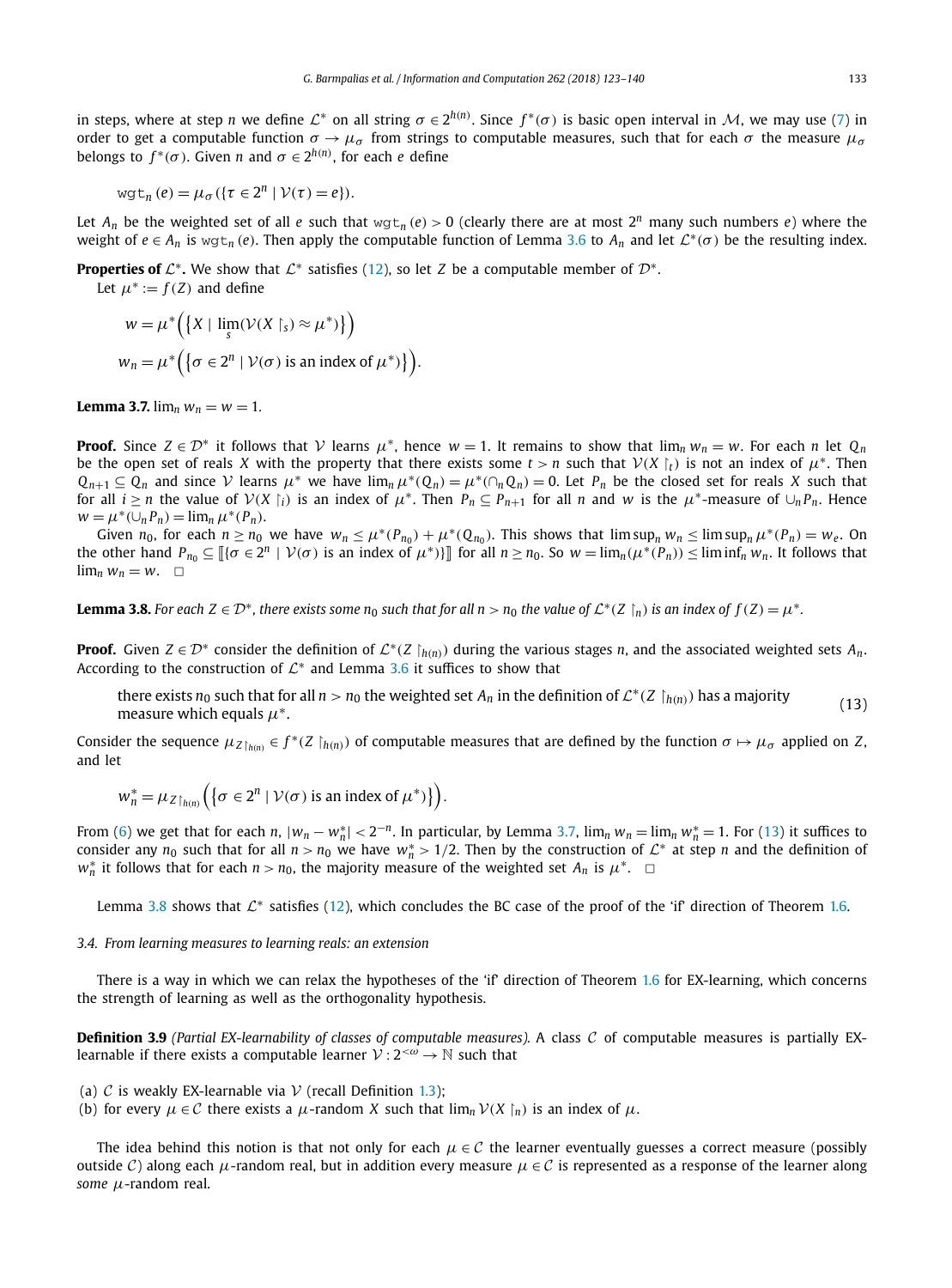<span id="page-11-0"></span>**Theorem 3.10** (An extension). Suppose that a computable function  $f: 2^{\omega} \to M$  is injective on an effectively closed set  $\mathcal{D} \subseteq 2^{\omega}$ , and  $\mathcal{D}^* \subset \mathcal{D}$  is a set of computable reals. If  $f(\mathcal{D}^*)$  is a partially EX-learnable class of computable measures then  $\mathcal{D}^*$  is an EX-learnable *class of computable reals.*

**Proof idea.** We would like to follow the argument of Section [3.2,](#page-7-0) but now we have a weaker assumption which allows the possibility that given  $Z \in \mathcal{D}^*$ ,  $\mu^* = f(Z)$ , there are indices *e* with positive weight, which do not describe  $\mu^*$ . In order to eliminate these guesses from the approximation  $n \to \mathcal{L}^*(Z \mid n)$  to an index of  $f(Z)$ , we compare how near the candidate measures are to our current approximation to *μ*<sup>∗</sup>. Using this approach, combined with the crucial fact (to be proved) that indices with positive weight correspond to total measures, allows us to eliminate the incorrect total measures (eventually they will be contained in basic open sets that are disjoint from the open ball  $f(Z|_n)$  containing  $f(Z)$ ) and correctly approximate an index of *μ*<sup>∗</sup>.

**The formal argument.** Recall the argument from Section [3.2](#page-7-0) and note that [\(4\)](#page-7-0) continues to hold under the hypotheses of Theorem 3.10. Hence it suffices to construct a computable  $\mathcal{L}^* : 2^{< \omega} \to \mathbb{N}$  such that [\(5\)](#page-7-0) holds. Since  $f(\mathcal{D}^*)$  is a partially EX-learnable class of computable measures, there exists V with the properties of Definition [3.9](#page-10-0) with respect to  $C := f(\mathcal{D}^*)$ .

**Lemma 3.11.** Every measure  $\mu^* \in f(\mathcal{D}^*)$  has an index e such that  $\lim_n \mathcal{V}(X \restriction_n) = e$  for a positive  $\mu^*$ -measure of reals X.

**Proof.** Let  $\mu^* \in f(\mathcal{D}^*)$  and consider a  $\mu^*$ -random X such that  $\lim_n \mathcal{V}(X \mid n)$  is an index e of  $\mu^*$ . Consider the  $\Sigma^0_2$  class  $\mathcal F$  of reals *Z* with the property that  $\lim_{n} V(Z \mid n) = e$ . It remains to show that  $\mu^*(\mathcal{F}) > 0$ . Since  $\mathcal{F}$  is the union of a sequence of  $\Pi_1^0$  classes and *X* ∈ *F*, there exists a  $\Pi_1^0$  class  $P \subseteq \mathcal{F}$  which contains *X*. Since *X* is  $\mu^*$ -random, it follows that  $\mu^*(P) > 0$ , so  $\mu^*(\mathcal{F}) \geq \mu^*(P) > 0$ .  $\Box$ 

Given  $\mu^* \in f(\mathcal{D}^*)$  define  $w_e$ ,  $w_e[n]$  as we did in Section [3.2.](#page-7-0) Note that Lemma [3.1](#page-8-0) still holds by the same argument, since it only uses the hypotheses we presently have about  $D$ ,  $f$ ,  $V$ .

**Lemma 3.12.** For every  $\mu^* \in f(\mathcal{D}^*)$  there exists an index e of  $\mu^*$  such that  $w_e > 0$ . Conversely, if  $w_e > 0$  then e is an index of a *computable measure μ .*

**Proof.** The first claim is Lemma 3.11. For the second claim, if  $w_e > 0$  it follows from clause (a) of Definition [3.9](#page-10-0) applied on V that *e* is an index of a computable measure  $\mu'$  such that all reals in some set Q with  $\mu^*(Q) = w_e > 0$  are  $\mu'$ -random.  $\Box$ 

Let *H* be a partial computable predicate such that for every basic open set *B* of *M* and every *e* such that  $\mu_e$  is total, we have  $H(B, e) \downarrow$  if and only if  $\mu_e \notin B$ .<sup>20</sup> Hence

if 
$$
\mu_e
$$
 is total then,  $\exists n \ H(f^*(X \restriction_n), e)[n] \downarrow \iff \mu_e \neq \lim_n f^*(X \restriction_n)$ , (14)

where the suffix '[n]' indicates the state of *H* after *n* steps of computation.

**Construction of**  $\mathcal{L}^*$ . We let  $\mathcal{L}^*$  map the empty string to index 0 and for every other string  $\sigma$  we define  $\mathcal{L}^*(\sigma)$  as follows. If  $\sigma \notin \{2^{h(n)} \mid n \in \mathbb{N}\}\$  then let  $\mathcal{L}^*(\sigma) = \mathcal{L}^*(\tau)$  where  $\tau$  is the longest prefix of  $\sigma$  in  $\{2^{h(n)} \mid n \in \mathbb{N}\}\$ . So it remains to define  $\mathcal{L}^*$ in steps, where at step *n* we define  $\mathcal{L}^*$  on all string  $\sigma \in 2^{h(n)}$ . Since  $f^*(\sigma)$  is basic open interval in M so we may use [\(7\)](#page-7-0) in order to get a computable function  $\sigma \to \mu_\sigma$  from strings to computable measures, such that for each  $\sigma$  the measure  $\mu_\sigma$ belongs to  $f^*(\sigma)$ .

Given *n* and  $\sigma \in 2^{h(n)}$ , for each *e* define  $wgt_n(e) = \mu_\sigma(\{\tau \in 2^n \mid \mathcal{V}(\tau) = e\})$ . Let  $\sigma^-$  denote the first  $|\sigma| - 1$  bits of  $\sigma$ and define  $t = \mathcal{L}^*(\sigma^-)$ . Let  $e^*$  be the least number with the maximum  $wgt_n(e)$  such that  $H(f^*(\sigma), \mu_e)[n] \uparrow$ ; if this does not exist, define  $\mathcal{L}^*(\sigma) = \mathcal{L}^*(\sigma^-)$ . Otherwise, if one of the following holds

 $(d)$  wgt<sub>n</sub>  $(e^*) > 3 \cdot \text{wgt}_n(t)$  $(H(f^*(\sigma), t)[n])$ 

let  $\mathcal{L}^*(\sigma) = e^*$ . In any other case let  $\mathcal{L}^*(\sigma) = \mathcal{L}^*(\sigma^{-})$ .

**Properties of**  $\mathcal{L}^*$ . We show that [\(5\)](#page-7-0) holds, i.e. that for each  $Z \in \mathcal{D}^*$  the limit lim<sub>*s*</sub>  $\mathcal{L}^*(Z \mid_S)$  exists and is an index for  $f(Z)$ . Let  $Z \in \mathcal{D}^*$ ,  $\mu^* = f(Z)$  and consider the sequence of computable measures  $\mu_{Z \mid h(n)} \in f^*(Z \mid_{h(n)})$  that are defined by the function  $\sigma \mapsto \mu_{\sigma}$  applied on *Z*, and are used in the steps *n* of the definition of  $\mathcal{L}^*$  with respect to *Z*. Let

$$
w_e^*[n] = \mu_{Z\restriction_{h(n)}}\big(\{\sigma \in 2^n \mid \mathcal{V}(\sigma) = e)\}\big)
$$

and note that these are the weights used in the definition of  $\mathcal{L}^*$  at step *n* with respect to *Z*  $\hat{h}(n)$ .

<sup>20</sup> The machine for *H* starts producing a sequence of basic open sets *As* converging to *μ<sup>e</sup>* based on the program *e*, and stops at the first stage *s* such that  $B \cap A_s = \emptyset$ , at which point it halts.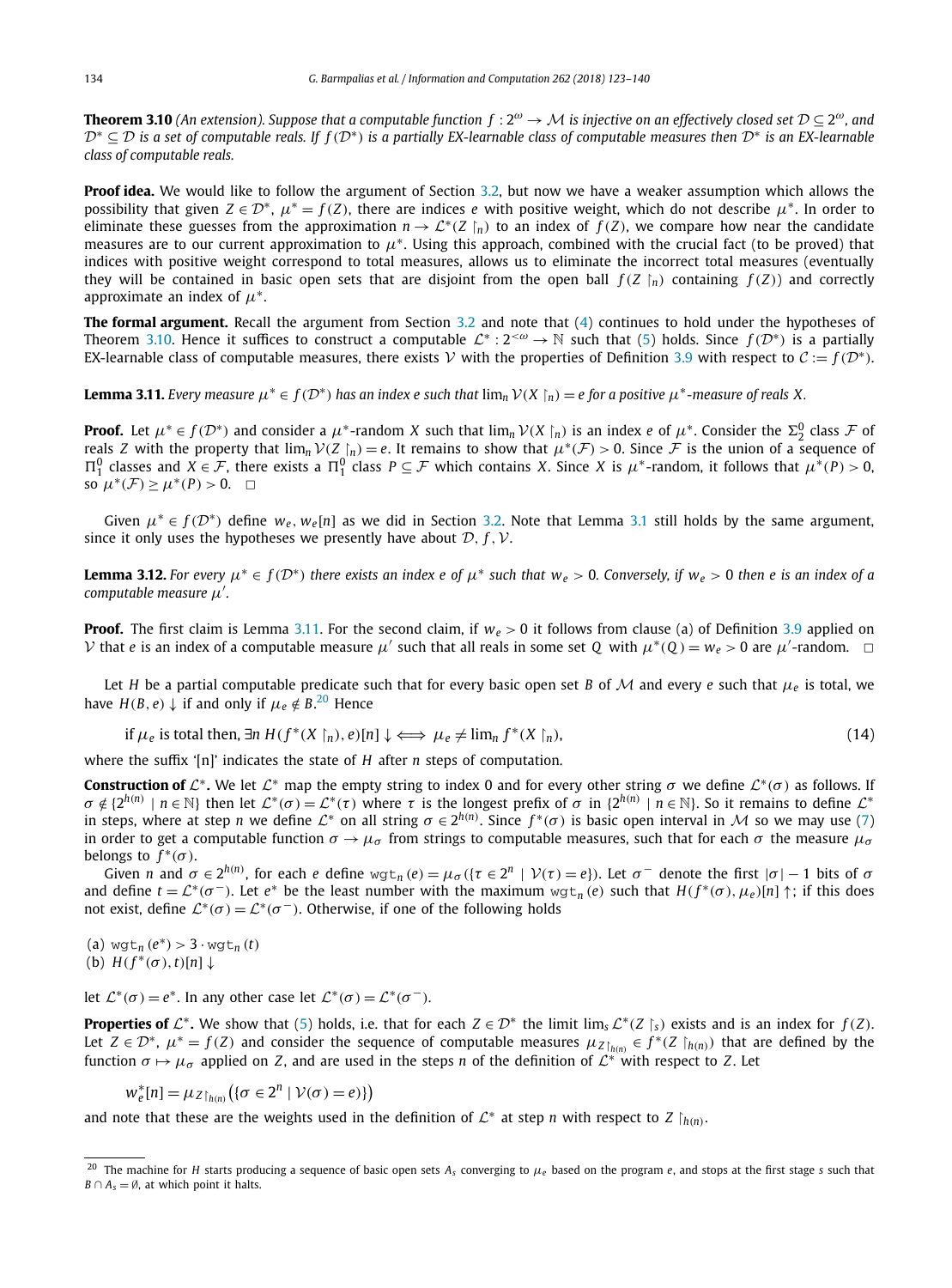<span id="page-12-0"></span>**Lemma 3.13.** For each  $e$ ,  $w_e = \lim_n w_e[n] = \lim_n w_e^*[n]$ .

**Proof.** The first equality is Lemma [3.1.](#page-8-0) From [\(6\)](#page-7-0) we get that for each *<sup>n</sup>, <sup>e</sup>*, |*we*[*n*] − *<sup>w</sup>*<sup>∗</sup> *<sup>e</sup>* [*n*]| *<* <sup>2</sup>−*n*, which establishes the second equality.  $\square$ 

Next, we show that  $\lim_{s} \mathcal{L}^*(Z | s)$  exists. Let  $H_e[n]$  denote  $H(f^*(Z | h(n)), e)[n]$ . Let  $T = \{e : e \text{ is an index of } \mu^*\}$  and m be some index such that  $w_m = \max\{w_e : e \in T\}$ . By Lemma [3.11](#page-11-0)  $w_m > 0$ . By [\(14\)](#page-11-0),  $e \in T$  if and only if for all *n*,  $H_e[n] \uparrow$ .

**Lemma 3.14.** *There exists*  $n_0$  *such that for all*  $n \geq n_0$  *and all e*,

 $(i)$   $|w_e - w_e^*[n]| < w_m/5$ .

(ii) *If*  $w_e > 4w_m/5$  *and*  $e \notin T$  *then*  $H_e[n] \downarrow$ .

**Proof.** Since  $\sum_e w_e = 1$  and  $0 < w_m \le 1$ , then there exists  $e_0$  such that  $\sum_{e < e_0} w_e > 1 - w_m/20$ . We also have that for all *e*,  $\lim_n w_e^*[n] = \overline{w_e}$ , so there exists  $n^*$  such that for all  $n \ge n^*$ ,  $\sum_{e < e_0} |w_e - \overline{w_e^*}[n]| < w_m/20$ . Then for  $e < e_0$ , it is clear that for all  $n \ge n^*$ ,  $|w_e - w_e^*[n]| < w_m/5$ . On the other hand, we have  $\sum_{e \ge e_0}^{\infty} w_e = 1 - \sum_{e \le e_0} w_e < w_m/20$ . Moreover, for all  $n \ge n^*$ ,

$$
\sum_{e \ge e_0} w_e^*[n] = 1 - \sum_{e < e_0} w_e^*[n] \le 1 - \left(\sum_{e < e_0} w_e - w_m/20\right) < w_m/10.
$$

So for all  $e \ge e_0$ ,  $0 \le w_e < w_m/20$  and  $0 \le w_e^*[n] < w_m/10$ , and thus,  $|w_e - w_e^*[n]| < w_m/5$ . If  $w_e > 4w_m/5$ , it must be case that  $e < e_0$ , and thus, there are only finitely many such indices *e*. For every such index *e*, if  $e \notin T$ , there will be some  $k_e$ such that for all  $n \ge k_e$ ,  $H_e[n] \downarrow$ . If  $n_0$  is the largest number amongst  $k_e$  and  $n^*$ , clauses (i) and (ii) in the statement of the lemma hold.  $\square$ 

Let us now fix the constant  $n_0$  of Lemma 3.14.

**Lemma 3.15** (The limit exists). The value of  $\mathcal{L}^*(Z \restriction_n)$  will converge to some index  $i \in T$ .

**Proof.** Let  $\mathcal{L}^*(Z \upharpoonright_{h(n_0)}) = e_0$ . In the case that there is some  $n \geq h(n_0)$  with  $\mathcal{L}^*(Z \upharpoonright_n) \neq e_0$ , there should be some  $n_1 > n_0$  such that  $\mathcal{L}^*(Z \upharpoonright_{h(n_1)}) = e_1 \neq e_0$ . It then follows from the construction of  $\mathcal{L}^*$  that  $w_{e_1}^*[n_1] \geq w_m^*[n_1] > 4w_m/5$  and  $H_{e_1}[n_1] \uparrow$ . Then by Lemma 3.14 for all  $n \geq n_1$ ,

$$
w_{e_1}^*[n] > w_{e_1} - w_m/5 > w_{e_1}^*[n_1] - 2w_m/5 = 2w_m/5
$$

and  $e_1 \in T$ . On the other hand if  $e \in T$ , for all  $n \ge n_1$  we have  $w_e^*[n] < w_e + w_m/5 \le 6w_m/5 < 3w_{e_1}^*[n]$ . If  $e \notin T$  but  $w_e[n] > 6w_m/5$ , then  $w_e > w_m$ , so for all  $n \ge n_1$  we have  $H_e[n] \downarrow$ . This means that after step  $n_1$  the value of  $\mathcal{L}^*(Z \mid n)$  will not change and thus,  $\lim_{n} \mathcal{L}^*(Z \mid_n) = e_1 \in T$ . In the case that for all  $n \ge h(n_0)$  we have  $\mathcal{L}^*(Z \mid_n) = e_0$ , we only need to show that  $e_0 \in T$ . Assuming that  $e_0 \notin T$ , there exists some step  $n_2 \ge n_0$  such that  $H_{e_0}[n_2] \downarrow$ . Since  $m \in T$ , for all  $n \ge n_0$  we have *H<sub>m</sub>*[*n*] ↑. By the construction of  $\mathcal{L}^*$  the value of  $\mathcal{L}^*(Z \restriction_{h(n_2)})$  will change. This is a contradiction.  $\Box$ 

The above lemma concludes the proof of Theorem [3.10.](#page-11-0)

#### *3.5. Proof of Theorem [1.7](#page-3-0)*

It is well known that if *Z* is computable and  $\mu$ -random for some computable measure  $\mu$ , then *Z* is an atom of  $\mu$  and  $\mu$ (*Z*  $\int_{n}^{h}$  \**Z*(*n*))/ $\mu$ (*Z*  $\int_{n}^{h}$ ) tends to 1. Here is a generalization.

**Lemma 3.16.** If Z is computable and  $Z \oplus Y$  is  $\mu$ -random for some computable measure  $\mu$ , then  $\mu(Z \upharpoonright_n \oplus Y \upharpoonright_n * Z(n))/$  $\mu$ (*Z*  $\upharpoonright_n \oplus Y \upharpoonright_n$ )  $\to$  1 *as*  $n \to \infty$ .

**Proof.** We prove the contrapositive: fix computable  $\mu$ , *Z*, and suppose that for some *Y* there exists a rational  $q \in (0,1)$ such that

$$
\mu((Z \restriction_n \oplus Y \restriction_n) * Z(n)) < q \cdot \mu(Z \restriction_n \oplus Y \restriction_n) \tag{15}
$$

for infinitely many n. For each t consider the set  $V_t$  of the strings of the form  $(Z\restriction_j\oplus X\restriction_j)*Z(j)$  for some j, X, such that *j* is minimal with the property that there exist at least *t* many  $n \leq j$  with (15) by replacing *Y* with *X*. For each nonempty string *σ*, let  $σ$  denote the largest proper prefix of *σ*. By the minimality of the choice of *n* above, we have that (a)  $V_t$  is prefix-free; (b) each string *τ* ∈ *Vt*+<sup>1</sup> extends <sup>a</sup> string *σ* ∈ *Vt*; (c) if *σ* ∈ *Vt* then *μ(σ) < <sup>q</sup>* · *μ(σ* <sup>−</sup>*)*; (d) if *Vt*+1*(σ)* is the set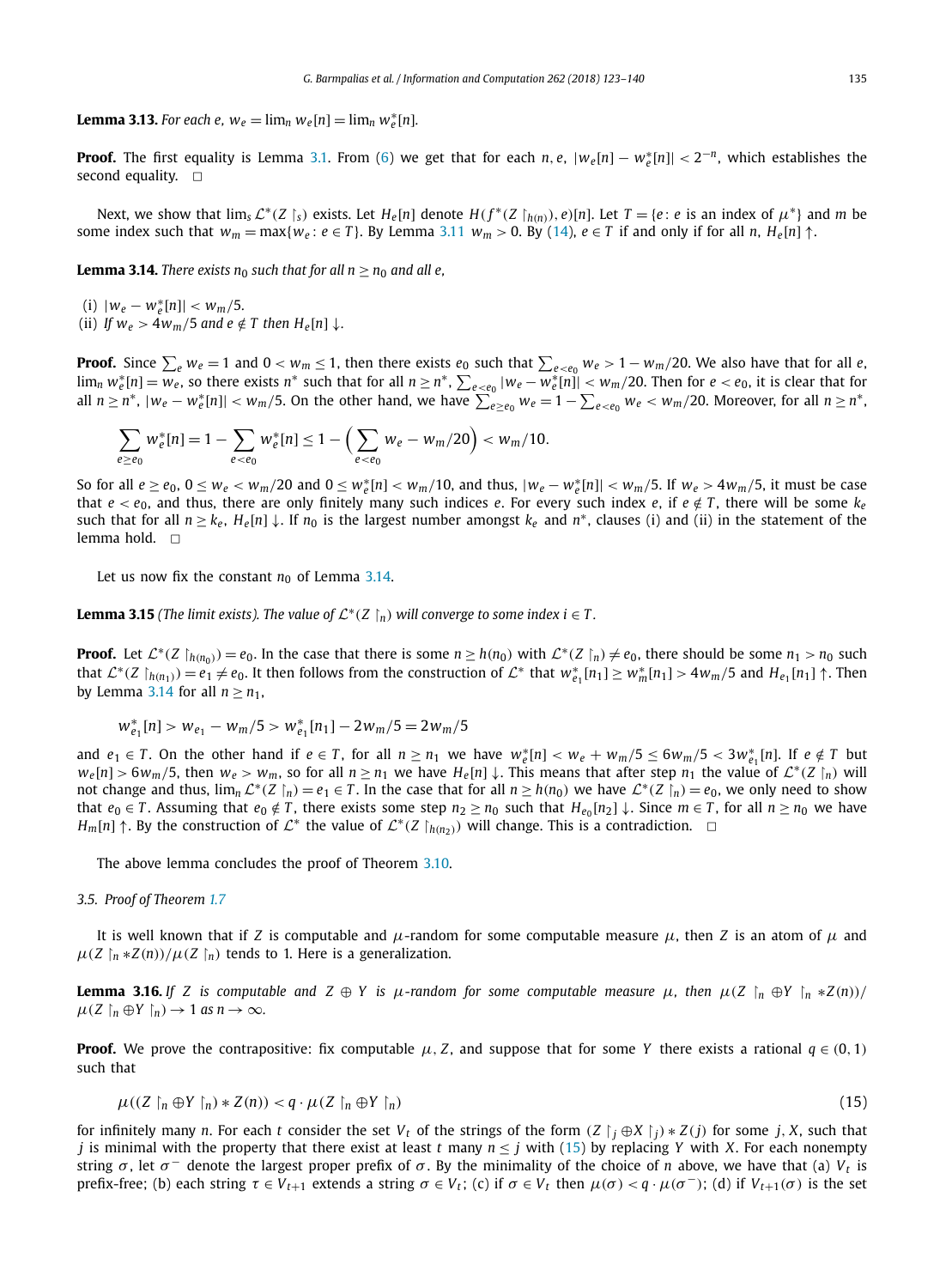of all the strings in  $V_{t+1}$  extending  $\sigma \in V_t$  then  $\mu(V_{t+1}(\sigma)) < q \cdot \mu(\sigma)$ . It follows that  $\mu(V_{t+1}) < q \cdot \mu(V_t)$  so there exists a computable sequence  $(m_j)$  such that  $\mu(V_{m_j}) < 2^{-j}$  for each j. So  $(V_{m_j})$  is a  $\mu$ -test and by its definition, if Y satisfies [\(15\)](#page-12-0) for infinitely many *n*, then  $Z \oplus Y$  has a prefix in  $V_t$  for each *t*, and so in  $V_{m_i}$  for each *j*. Hence in this case  $Z \oplus Y$  is not  $\mu$ -random.  $\Box$ 

For each Z define  $\mu_Z$  as follows: for each  $\sigma$  of odd length let  $\mu_Z(\sigma * i) = \mu_Z(\sigma)/2$  for  $i = 0, 1$ ; for each  $\sigma$  of even length let  $j_{\sigma} = Z(|\sigma|/2)$  and define  $\mu_Z(\sigma * j_{\sigma}) = \mu_Z(\sigma)$ ,  $\mu_Z(\sigma * (1 - j_{\sigma})) = 0$ . Hence for each real X and each n, all  $\mu_Z(X | z_n)$ goes to X  $\gamma_{2n}$  \*Z(n) while  $\mu_Z(X \gamma_{2n+1})$  is split equally to X  $\gamma_{2n+1}$  \*0 and X  $\gamma_{2n+1}$  \*1. Note that for each Z the measure  $\mu_Z$ is continuous. Also, the map  $Z \mapsto \mu_Z$  from  $2^\omega$  to M is continuous.

**Lemma 3.17.** Given any computable Z, a real X is  $\mu$ z-random if and only if it is of the form  $Z \oplus Y$  for some random Y with respect to *the uniform measure.*

**Proof.** " $\Rightarrow$ :" If X is of the form  $W \oplus Y$  for some  $W \neq Z$  then by the definition of  $\mu_Z$  we have  $\mu_Z((W \oplus Y) \upharpoonright_n) = 0$  for sufficiently large *n*, so  $W \oplus Y$  is not  $\mu_Z$ -random. If *X* is of the form  $Z \oplus Y$  and *Y* is not random with respect to the uniform measure  $\lambda$ , let  $(V_i)$  be a  $\lambda$ -test such that  $Y \in \cap_i [V_i]$ . For each i let  $U_i = \{Z \mid_{|\sigma|} \oplus \sigma \mid \sigma \in V_i\}$ . By the definition of  $\mu_Z$  we have  $\mu_Z(U_i) = \lambda(V_i) \le 2^{-i}$  so  $(U_i)$  is a  $\mu_Z$ -test. Since  $Y \in \cap_i [V_i]$  we have  $Z \oplus Y \in \cap_i [U_i]$  hence  $Z \oplus Y$  is not  $\mu_Z$ -random.  $\div \leftarrow$ :" If *Z* ⊕ *Y* is not *μ*<sub>*Z*</sub>-random, then there is a *μ*<sub>*Z*</sub>-test (*U<sub>i</sub>*) such that *Z* ⊕ *Y* ∈ ∩<sub>*i*</sub> $\|U_i\|$ . For each *i* let *V<sub>i</sub>* =

 $\{\sigma(1)\sigma(3)\cdots\sigma(2n-1)\mid \sigma\in U_i\}$  and  $n=\lfloor |\sigma|/2\rfloor\}$ . By the definition of  $\mu_Z$  we have  $\lambda(V_i)=\mu_Z(U_i)\leq 2^{-i}$  and  $Y\in \bigcap_i [V_i]$ . So *Y* is not random with respect to the uniform measure.  $\Box$ 

Hence if  $Z \neq X$  are computable, the measures  $\mu_Z, \mu_X$  are effectively orthogonal. Then the 'only if' direction of Theo-rem [1.7](#page-3-0) follows from the 'only if' direction of Theorem [1.6](#page-2-0) (with  $\mathcal{D} := 2^{\omega}$  and  $\mathcal{D}^* := \mathcal{C}$ ). The following concludes the proof of Theorem [1.7.](#page-3-0)

**Lemma 3.18.** For each class C of computable reals, if  $\{\mu_Z \mid Z \in C\}$  is a weakly EX/BC learnable class of measures then C is EX/BC *learnable.*

**Proof.** We first show the EX case. Fix C and let V be a learner which EX-succeeds on all measures in  $\{\mu_Z \mid Z \in C\}$ . It remains to construct an EX-learner  $\mathcal L$  for  $\mathcal C$ .

**Proof idea.** Given a computable *Z*, in order to define  $\mathcal{L}(Z \mid n)$  we use  $V$  on the strings  $Z \mid n \oplus \sigma$ ,  $\sigma \in 2^n$  and take a majority vote in order to determine *Z(n)*. According to Lemmas [3.16](#page-12-0) and 3.17, eventually the correct value of *Z(n)* will be the *j* such that  $(Z \nvert_n \oplus \sigma) * j$  gets most of the measure on  $(Z \nvert_n \oplus \sigma)$ , with respect to any measure correctly guessed by  $V(Z \nvert_n \oplus \sigma)$ , for the majority of  $\sigma \in 2^n$ .

**Construction of** L. First, define a computable  $g_0: 2^{<\omega} \to \mathbb{N}$  as follows, taking a majority vote via V. For each Z, *n* we define  $g_0(Z \rvert_n)$  to be an index of the following partial computable real X. For each  $m < n$  we let  $X(m) = Z(m)$ . If  $m \ge n$ , suppose inductively that it has already defined *X*  $\vert m$ . In order to define *X*(*m*), it calculates the measure-indices  $V(X | m \oplus \sigma) = e$ for all  $\sigma \in 2^m$  and waits until, for some  $j \in \{0, 1\}$ , at least 2/3 these partial computable measures  $\mu_e$  have the property  $\mu_e((X \mid n \oplus \sigma) * j) \downarrow > \mu_e(X \mid n \oplus \sigma)/2$ . If and when this happens it defines  $X(m) = j$ .

Fix  $Z \in \mathcal{C}$ . By Lemma [3.16,](#page-12-0) if  $V$  weakly EX-learns  $\mu_Z$ , for all sufficiently large *n* the value of  $g_0(Z \mid n)$  will be an index of *Z* (possibly different for each *n*). In order to produce a stable guess, define the function  $\mathcal{L}: 2^{&\omega} \to \mathbb{N}$  as follows. In order to define  $\mathcal{L}(Z \mid_n)$ , consider the least  $n_0 \leq n$  such that

- (i) at least proportion 2/3 of the strings  $\sigma \in 2^n$  have not changed their V-guess since  $n_0$ , i.e.  $V(Z \mid_i \oplus \sigma \mid_i) = V(Z \mid n_0)$  $\oplus \sigma$   $\upharpoonright_{n_0}$ ) for all integers  $i \in (n_0, n]$ ;
- (ii) no disagreement between *Z*  $\vert n \vert$  and the reals defined by the indices  $\mathcal{L}(Z \vert i)$ ,  $i \in (n_0, n)$  has appeared up to stage *n*; formally, if  $(\varphi_e[n])$  is the fixed effective list of all partial computable reals at stage *n* of the universal computation, there exists no  $j < n$  and  $i \in (n_0, n)$  such that  $Z(j) \neq \varphi_i(j)[n]$ .

Then let  $\mathcal{L}(Z \mid n)$  be  $g_0(Z \mid n_0)$ . Given  $Z \in \mathcal{C}$  we have that  $\mathcal V$  weakly learns  $\mu_Z$ , so  $\mathcal V(Z \mid n \oplus Y \mid n)$  converges for almost all *Y* (with respect to the uniform measure). Hence in this case (i) will cease to apply for large enough *n*. Moreover, by the properties of  $g_0$ , clause (ii) will also cease to apply for sufficiently large *n*. Hence the  $n_0$  in the definitions of  $\mathcal{L}(Z \mid n)$  will stabilize for large enough *n*, and  $\mathcal{L}(Z \restriction n)$  will reach the limit  $g_0(Z \restriction n_0)$  which is an index for *Z*.

For the BC case, assume instead that V BC-succeeds on all measures in  $\{ \mu_Z \mid Z \in C \}$ . We define  $g_0$  exactly as above, and the BC-learner  $\mathcal L$  by  $\mathcal L(Z \mid_n) = g_0(Z \mid_n)$ . Given  $Z \in \mathcal C$  we have that  $\mathcal V$  weakly BC-learns  $\mu_Z$ , so for almost all *Y* (with respect to the uniform measure),  $V(Z \mid_n \oplus Y \mid_n)$  eventually outputs indices of a computable measure  $\mu$  (dependent on *Y*  $\mid_n$ ) with the property that  $\mu((Z \upharpoonright_n \oplus Y \upharpoonright_n) * Z(n)) > 2/3 \cdot \mu(Z \upharpoonright_n \oplus Y \upharpoonright_n)$ . By the definition of  $g_0$ , this means that for sufficiently large *n*, the value of  $\mathcal{L}(Z \restriction_n)$  is an index of Z. Hence  $\mathcal L$  is a BC-learner for  $\mathcal C$ .  $\Box$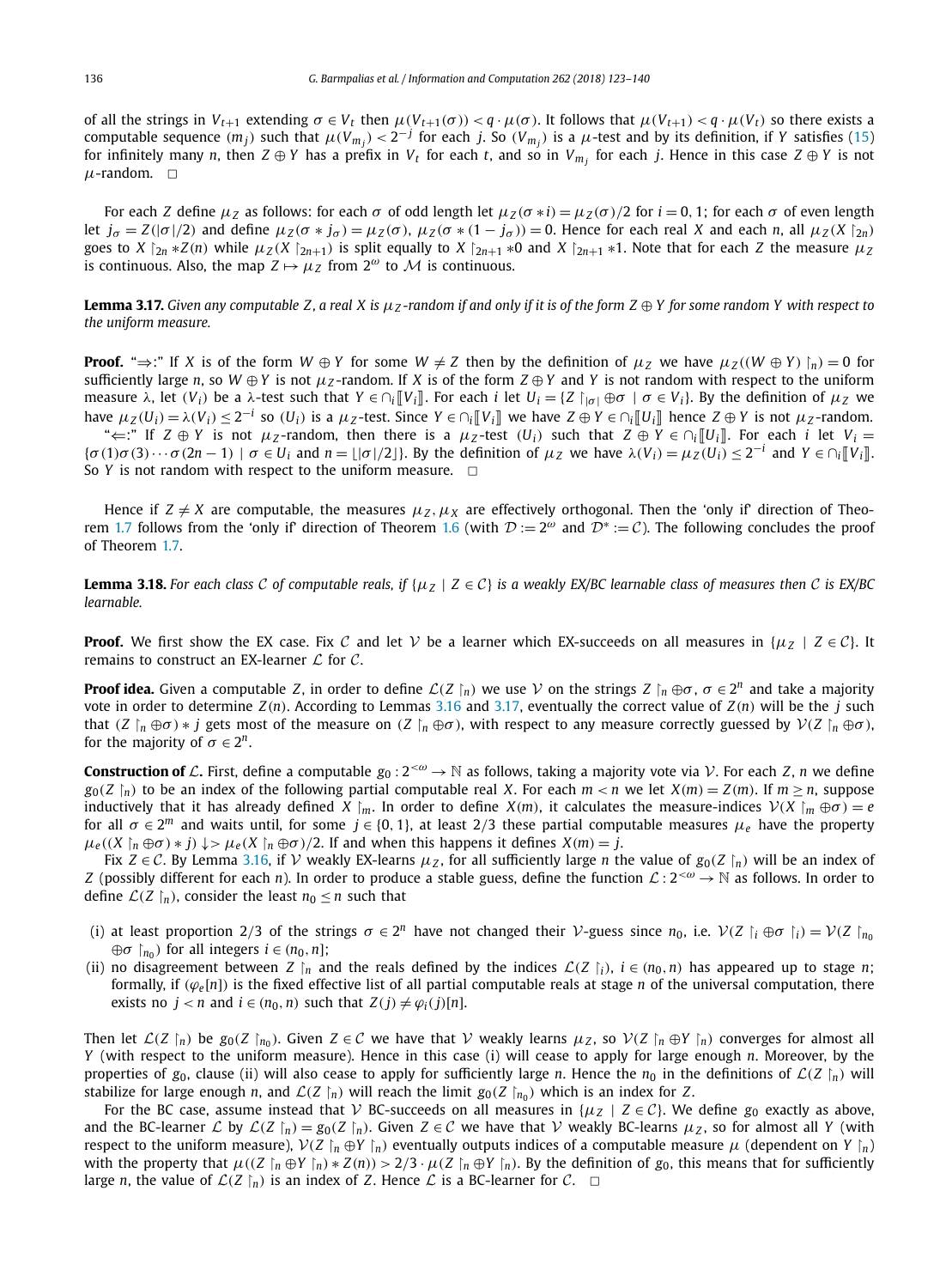## <span id="page-14-0"></span>*3.6. Proof of Theorem [1.8](#page-3-0)*

A stage *s* is called *i*-expansionary if  $\ell_i[t] < \ell_i[s]$  for all *i*-expansionary stages  $t < s$ . By the padding lemma let *p* be a computable function such that for each *i*, *j* we have  $\mu_{p(i, i)} \simeq \mu_i$  and  $p(i, j) < p(i, j + 1)$ .

Define the *e*th randomness deficiency function by setting  $d_e(\sigma)$  to be  $[-\log \mu_e(\sigma)] - K(\sigma)$  for each string  $\sigma$ , where *K* is the prefix-free complexity of  $\sigma$ . Define the eth randomness deficiency on a real *X* as:  $\mathbf{d}_e(X) = \sup_n d_e(X \restriction_n)$  where the supremum is taken over the  $n$  such that  $d_e(X\restriction_n)\downarrow$ . By [\[18\]](#page-16-0), if  $\mu_e$  is total then X is  $\mu_e$ -random if and only if  $\bm{d}_e(X)<\infty$ .

At stage *s*, we define  $\mathcal{L}(\sigma)$  for each  $\sigma$  of length *s* as follows. For the definition of  $\mathcal{L}(\sigma)$  find the least *i* such that *s* is *i*-expansionary and  $d_i(\sigma)[s] < i$ . Then let *j* be the least such that  $p(i, j)$  is larger than any k-expansionary stage  $t < |\sigma|$  for any  $k < i$  such that  $d_k(\sigma |_k)[t] \leq k$ , and define  $\mathcal{L}(\sigma_t) = p(i, j)$ .

Let X be a real. Note that  $\mathcal{L}(X \mid_n) = x$  for infinitely many n, then  $x = p(i, j)$  for some i, j, which means that  $\mu_i = \mu_x$  is total and there are infinitely many *x*-expansionary stages as well as infinitely many *i*-expansionary stages. This implies that there are at most x many y-expansionary stages t for any  $y < x$  with  $d_y(\sigma|_y)[t] \leq y$ . Moreover, for each  $z > x$  there are at most finitely may *n* such that  $\mathcal{L}(X \mid n) = z$ . Indeed, for each *z* if  $n_0$  is an *i*-expansionary stage then  $\mathcal{L}(X \mid n) \neq z$  for all  $n > n_0$ . Moreover, if  $\mathcal{L}(X \mid n) = x$  for infinitely many n, then  $d_X(X) = d_i(X) \leq i$  and  $\mu_i$  is total, so X is  $\mu_i$ -random. We have shown that for each *X* there exists at most one *x* such that  $\mathcal{L}(X \mid_n) = x$  for infinitely many *n*, and in this case  $\mu_X$  is total and *X* is  $\mu_x$ -random.

It remains to show that if *X* is *μ*-random for some computable *μ*, then there exists some *x* such that  $\mathcal{L}(X \mid_n) = x$  for infinitely many *n*. If *X* is  $\mu_i$ -random for some *i* such that  $\mu_i$  is total, let *i* be the least such number with the additional property that  $\mathbf{d}_i(X) \leq i$  (which exists by the padding lemma). Also let *j* be the least number such that  $p(i, j)$  is larger than any stage t which is k-expansionary for any  $k < i$  with  $d_k(\sigma |_k)[t] \leq k$ . Then the construction will define  $\mathcal{L}(X |_n) = p(i, j)$ for each *i*-expansionary stage  $n$  after the last  $k$ -expansionary stage  $t$  for any  $k < i$  with  $d_k(\sigma\restriction_k)[t]\leq k.$  We have shown that L partially succeeds on every *μ*-random *<sup>X</sup>* for any computable measure *μ*.

#### **4. Applications**

For the 'if' direction of Corollaries [1.9](#page-3-0) and [1.11](#page-3-0) we need the following lemma.

**Lemma 4.1.** If A is high then the class of all computable measures and the class of all computable Bernoulli measures are both *EX*[*A*]*-learnable.*

**Proof.** We first show the part for the computable Bernoulli measures. The function which maps a real  $X \in 2^{\omega}$  to the measure representation  $\mu : 2^{\omega} \to \mathbb{R}$  of the Bernoulli measure with success probability the real in  $\mathbb{R}$  with binary expansion *X* is computable. Hence, given an effective list  $(\mu_e)$  of all partial computable measures in M and an effective list  $(\varphi_e)$ of all partial computable reals in  $2^\omega$ , there exists a computable function  $g : \mathbb{N} \to \mathbb{N}$  such that for each *e* such that  $\varphi_e$  is total,  $\mu_{g(e)}$  is total and is the measure representation of the Bernoulli measure with success probability the real with binary expansion  $φ_e$ . Let  $μ_e[s]$  represent the state of approximation to  $μ_e$  at stage *s* of the universal approximation, so  $μ_e[s]$  is a basic open set of M. Then the function  $\sigma \to \sup\{\mu(\sigma) \mid \mu \in \mu_{\epsilon}[s]\}\$  is computable and the function

$$
d(e, \sigma)[s] = \lceil -\log \left( \sup \{ \mu(\sigma) \mid \mu \in \mu_e[s] \} \right) \rceil - K(\sigma)[s]
$$

is a computable approximation to the  $\mu_e$ -deficiency of  $\sigma$ , in the case that  $\mu_e$  is total. Since A is high there exists a function  $h: \mathbb{N} \times \mathbb{N} \to \{0, 1\}$ ,  $h \leq T A$  such that for each e,  $\varphi_e$  is total if and only if  $\lim_{s \to \infty} h(e, s) = 1$ . Define cost $(e, \sigma) =$  $e + d(g(e), \sigma)[\sigma]]$ . We define an A-computable learner V as follows: for each  $\sigma$  let  $V(\sigma)$  be  $g(e)$  for the least index  $e < |\sigma|$ which minimizes  $cost(e, \sigma)$  subject to the condition  $h(e, |\sigma|) = 1$ .

It remains to show that for each  $X \in 2^{\omega}$  which is random with respect to a computable Bernoulli measure  $\mu$ ,  $\lim_{n} \mathcal{V}(X \mid n)$ exists and equals an index of  $\mu$ . According to our working assumption about *X*, there exist numbers *e* such that  $\varphi$ <sub>*e*</sub> is total and  $sup_n cost(e, X \mid_n) < \infty$ . These numbers *e* are the indices of reals in  $2^{\omega}$  which are the binary representations of the success probability of the Bernoulli measure with respect to which *X* is random. Now consider the least *e* with this property, and which minimizes  $sup_n cost(e, X \nmid n)$ . Note that, by the definition of  $cost(e, \sigma)$ , for each  $k, \sigma$  there are only finitely many *e* such that  $cost(e, \sigma) < k$ . It follows by the construction of  $V$  that  $\lim_{n} V(X \mid n) = e$ .

The proof for the class of all computable measures is the same as above, except that we take *g* to be the identity function.  $\Box$ 

For the other direction of Corollary [1.9,](#page-3-0) let  $C$  be the class of all computable reals, and assume that the computable measures are weakly EX[*A*]-learnable. Then {*μ<sup>Z</sup>* | *<sup>Z</sup>* ∈ C} is also weakly EX[*A*]-learnable, and by Theorem [1.7](#page-3-0) we get that C is EX[*A*]-learnable. Then by [\[1\]](#page-16-0) it follows that *A* is high.

#### *4.1. Applying Theorem [1.6](#page-2-0) to classes of Bernoulli measures*

Perhaps the most natural parametrization of measures on 2*<sup>ω</sup>* by reals is the following.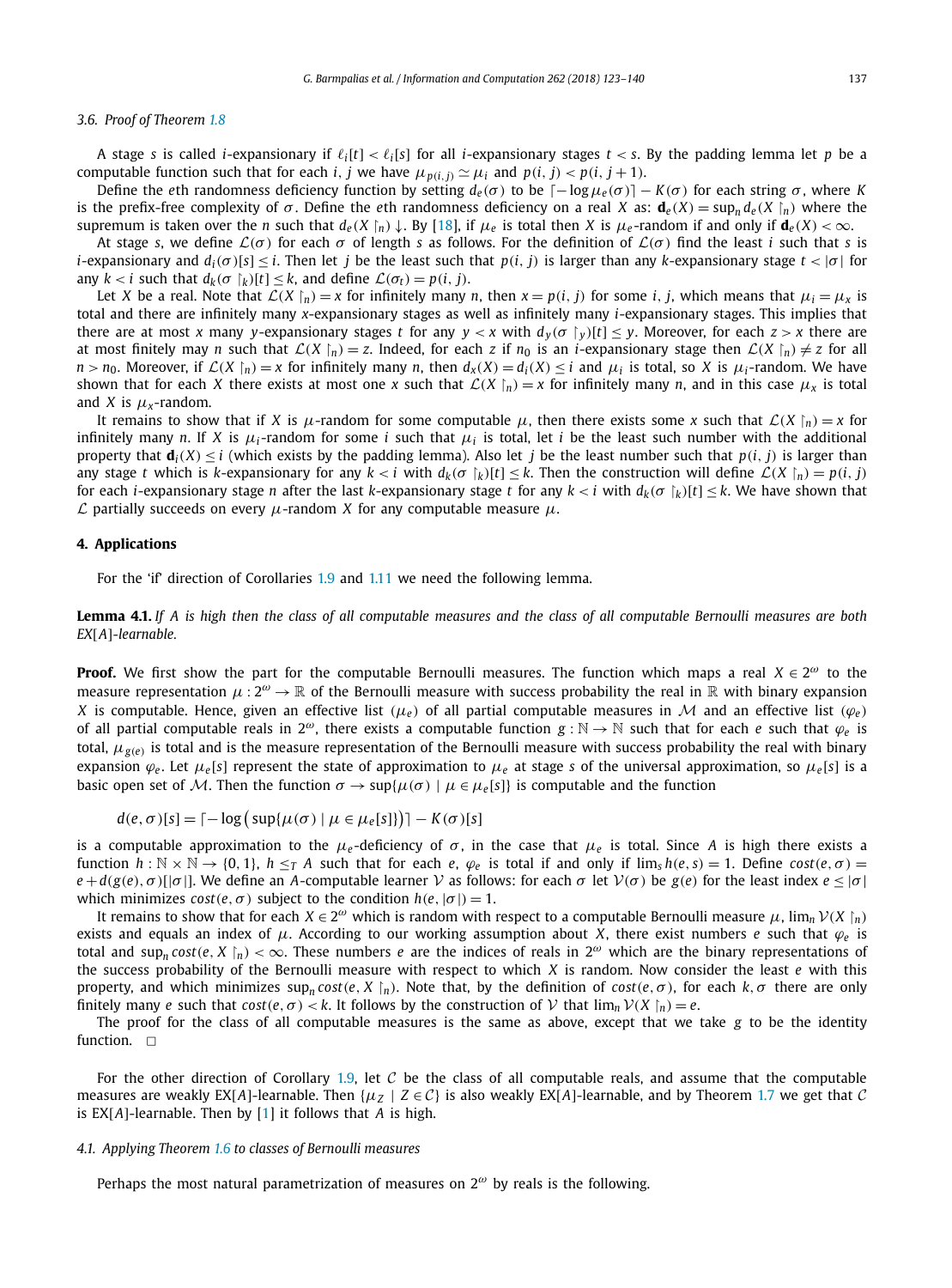<span id="page-15-0"></span>**Definition 4.2.** Consider the function  $f_b: 2^\omega \to M$  mapping each  $X \in 2^\omega$  to the Bernoulli measure with success probability the real whose binary expansion is *X*.

Clearly  $f_b$  is computable, but it is not injective since dyadic reals have two different binary expansions. In order to mitigate this inconvenience, we consider the following transformation.

**Definition 4.3.** Given any  $\sigma \in 2^{<\omega}$  or  $X \in 2^{\omega}$ , let  $\hat{\sigma}$ ,  $\hat{X}$  be the string or real respectively obtained from  $\sigma$ ,  $X$  by the digit replacement  $0 \to 01$ ,  $1 \to 10$ . Fore each class  $C \subset 2^{\omega}$  let  $\hat{C} = {\hat{X} \mid X \in C}$ .

Since no real in  $\hat{C}$  is dyadic,  $f_b$  is injective on  $\hat{C}$ . Moreover,  $\hat{C}$  has the same effectivity properties as C; for example it is effectively closed if and only if C is. Hence the hypotheses of Theorem [1.6](#page-2-0) are satisfied for  $f := f_b$  and  $D := \hat{C}$  for any effectively closed <sup>C</sup> <sup>⊆</sup> <sup>2</sup>*ω*.

**Lemma 4.4** (Invariance under computable translation). A class  $C \subseteq 2^\omega$  of computable reals is EX-learnable if and only if the class  $\hat{C}$  is *EX-learnable. The same is true of BC-learnability.*

**Proof.** Clearly C,  $\hat{C}$  are computably isomorphic. Suppose that C is EX or BC learnable by L. Let g be a computable function that maps each index *e* of computable real *X* to an index *g*(*e*) of the computable real  $\hat{X}$ . For each  $\sigma \in 2^\omega$  define  $\mathcal{L}^*(\hat{\sigma}) =$ *g*(*L*(*σ*)). Moreover, for each *τ* which is a prefix of a real in  $\widehat{2^{<\omega}}$  but whose length is not a multiple of 2, define  $\mathcal{L}^*(\tau)$  =  $L^*(\rho)$  where  $\rho$  is the largest initial segment of *τ* which is a multiple of 2. If *τ* is not a prefix of a real in  $\widehat{L^{<\omega}}$  then let  $\mathcal{L}^*(\tau) = 0$ . In the case of EX learning, since for each real  $X \in \mathcal{C}$  the values  $\mathcal{L}(X \mid n)$  converge to an index *e* of *X*, it follows that the values  $\mathcal{L}^*(\hat{X} \mid_n)$  converge to the index  $g(e)$  of  $\hat{X}$ , so  $\mathcal{L}^*$  is an EX-learner for  $\hat{\mathcal{C}}$ . The case for BC learning as well as the converse are entirely similar.  $\Box$ 

**Lemma 4.5.** A class of computable reals  $C \subseteq 2^\omega$  is EX-learnable if and only if the class  $f_b(\hat{C})$  of Bernoulli measures is EX-learnable. The *same is true for BC learnability.*

**Proof.** By Lemma 4.4, C is EX-learnable if and only if  $\hat{C}$  is. If we consider  $\hat{C}$  as a subset of the effectively closed set  $\mathcal{D} = 2^{\hat{\omega}}$ and apply Theorem [1.6](#page-2-0) for  $f_b$  we get that  $\hat{C}$  is EX-learnable if and only if  $f_b(\hat{C})$  is.  $\Box$ 

#### *4.2. Proofs of the corollaries of Section [1.2](#page-3-0)*

We conclude the proof of Corollary [1.11](#page-3-0) by showing that if an oracle can EX-learn all computable Bernoulli measures then it is high. Note that learnability of an effectively orthogonal class of measures is closed under subsets. Hence it suffices to show that if an oracle *A* can EX-learn all computable Bernoulli measures with success probabilities that have a binary expansion in  $\widehat{2^\omega}$ , then it is high. By a direct relativization of Theorem [1.6](#page-2-0) and Lemma 4.5, the above working assumption on *A* implies that the class of computable reals is EX-learnable with oracle *A*. Then by [\[1\]](#page-16-0) it follows that *A* is high.

Next, we prove Corollary [1.12,](#page-3-0) which says that there exist two EX-learnable classes of computable (Bernoulli) measures such that their union is not EX-learnable. Blum and Blum [\[6\]](#page-16-0) defined two classes *S, T* of computable functions which are EX-learnable but their union is not. Consider the classes  $\hat{S},\hat{T},\hat{S}\cup\hat{T}=(\widehat{S\cup T}).$  By Corollary 4.5 the classes  $f_b(\hat{S}),f_b(\hat{T})$  are learnable but the class  $f_b(\hat{S} \cup \hat{T})$  is not. The result follows by noticing that  $f_b(\hat{S}) \cup f_b(\hat{T}) = f_b(\hat{S} \cup \hat{T})$ .

Next, we show [\(3\)](#page-3-0) which says that oracles that are not  $\Delta^0_2$  or are not 1-generic, are not low for EX-learning for measures. If  $A \nleq_T \emptyset'$  then by [\[9\]](#page-16-0) there exists a class C of computable reals which is EX[*A*]-learnable but not EX-learnable. If  $A \leq_T \emptyset'$ and *A* is not 1-generic, then by [\[16\]](#page-16-0) there exists a class *C* of computable reals which is EX[*A*]-learnable but not EX-learnable. Then [\(3\)](#page-3-0) follows by these results, combined with Corollary 4.5.

Finally we prove Corollary [1.10,](#page-3-0) which says that a learner can EX-learn all computable measures with finitely many queries on an oracle *A* if and only if  $\emptyset'' \leq_T A \oplus \emptyset'$ . We need the following lemma.

**Lemma 4.6.** If  $A \leq_T B'$  then every class of computable measures which is EX-learnable by A with finitely many queries, is also EX*learnable by B.*

**Proof.** This is entirely similar to the analogous result for EX-learning of classes computable reals from [\[9\]](#page-16-0). By  $A \leq_T B'$  one can obtain a *B*-computable function that approximates *A*. Given an *A*-computable learner and replacing the oracle with the approximation given via oracle *B*, the resulting learner will converge along every real on which the original learner converges and uses finitely many queries on *A*. Moreover, in this case, the limit will agree with the limit with respect to the original *A*-computable learner. This shows that any class that is EX-learnable via the *A*-computable learner will also be EX-learned by the new *B*-computable learner.  $\Box$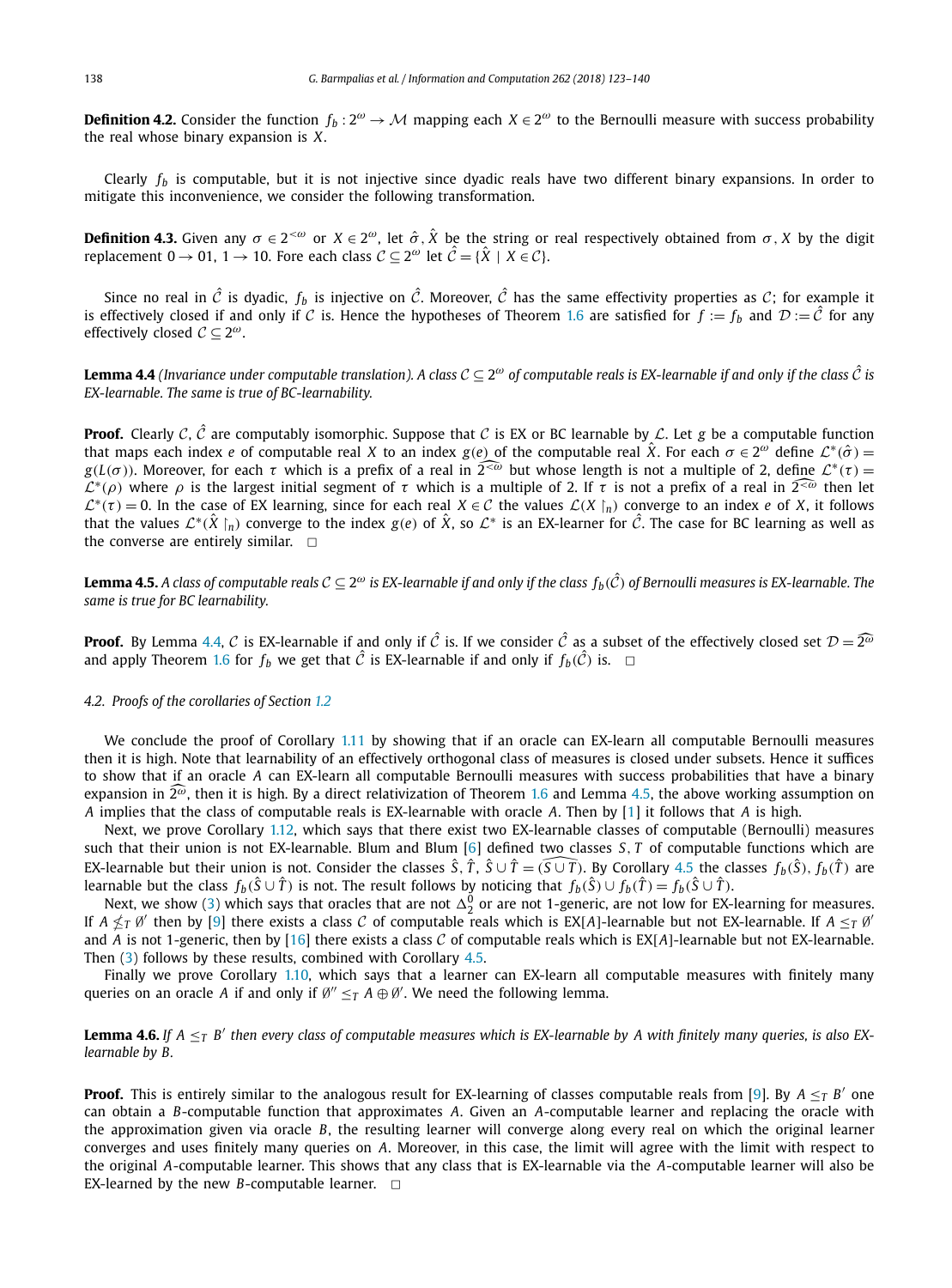<span id="page-16-0"></span>Now given an oracle A, by the jump-inversion theorem, since  $\emptyset' \leq_T A \oplus \emptyset'$ , there exists some B such that  $B' \equiv_T A \oplus \emptyset'$ . So  $A \leq_T B'$ . By Lemma [4.6,](#page-15-0) if the computable measures are EX-learnable with oracle A and finitely many queries, then they will also be EX-learnable by *B*. Then by Corollary [1.9](#page-3-0) it follows that *B* is high, so  $B' \geq_T \theta''$  and  $\theta'' \leq_T A \oplus \theta'$  as required.

Conversely, assume that  $\emptyset'' \leq_T A \oplus \emptyset'.$  Let  $(\mu_e)$  be a universal enumeration of all partial computable measure representations with dyadic values and note that by the discussion of Section [2.1](#page-4-0) it is sufficient to restrict our attention to these measures, which may not include some measures with non-dyadic values. By Jocksuch [13] there exists a function  $h \leq_T A$ such that  $(\mu_{h(e)})$  is a universal enumeration of all *total* computable measure representations with dyadic values. The fact that uniformly computable families of measures are EX-learnable (originally from [\[28\]](#page-17-0)) relativizes to any oracle. Since  $(\mu_{h(e)})$ contains all computable measure representations with dyadic values, it follows that the class of all computable measures is EX-learnable with oracle *A*.

# **5. Conclusion and open questions**

We have presented tools which allow to transfer many of the results of the theory of learning of integer functions or reals based on [12], to the theory of learning of probability distributions which was recently introduced in [\[28\]](#page-17-0) and studied in  $[4,5]$ . We demonstrated the usefulness of this result with numerous corollaries that provide parallels between the two learning theories. We also identified some differences; we found that although in the special case of effectively orthogonal classes, the notions of Definitions [1.1](#page-1-0) and [1.2](#page-2-0) are closed under the subset relation, in general they are not so. Intuitively, if we wish to learn a subclass of a given class of computable measures, the task (compared to learning the original class) becomes easier in one way and harder in another way: it is easier because we only need to consider success of the learner on  $\mu$ -random reals for a smaller collection of measures  $\mu$ ; it is harder because the learner has fewer choices of indices that are correct answers along each real, since the class of measures at hand is smaller.

We showed that the oracles needed for the EX-learning of the computable measures are exactly the oracles needed for the EX-learning of the computable reals, which are the high oracles. In the classic theory there exists no succinct characterization of the oracles that BC-learn the computable functions. On the other hand, Theorem [1.7](#page-3-0) shows that if an oracle can BC-learn the class of computable (continuous) measures, then it can also BC-learn the class of computable functions.

**Open problem.** If an oracle can BC-learn the class of computable functions, is it necessarily the case that it can learn the class of computable (continuous) measures?

Another issue discussed is the low for EX-learning oracles for learning of measures. We showed that every such oracle is also low for EX-learning in the classical learning theory of reals. We do not know if the converse holds.

#### **References**

- [1] L.M. Adleman, M. Blum, Inductive inference and [unsolvability,](http://refhub.elsevier.com/S0890-5401(18)30117-2/bib41646C656D616E423931s1) J. Symb. Log. 56 (3) (1991) 891–900.
- [2] A. Ambainis, [Probabilistic](http://refhub.elsevier.com/S0890-5401(18)30117-2/bib416D6261696E69733A32303031s1) inductive inference: a survey, Theor. Comput. Sci. 264 (1) (Aug. 2001) 155–167.
- [3] L. Bienvenu, B. Monin, Von Neumann's biased coin revisited, in: [Proceedings](http://refhub.elsevier.com/S0890-5401(18)30117-2/bib4269656E76656E753A323031323A564E423A323335s1) of the 27th Annual IEEE/ACM Symposium on Logic in Computer Science, LICS '12, Washington, DC, USA, IEEE Computer Society, [ISBN 978-0-7695-4769-5,](http://refhub.elsevier.com/S0890-5401(18)30117-2/bib4269656E76656E753A323031323A564E423A323335s1) 2012, pp. 145–154.
- [4] L. Bienvenu, B. Monin, A. Shen, Algorithmic [identification](http://refhub.elsevier.com/S0890-5401(18)30117-2/bib4269656E76656E7532303134s1) of probabilities is hard, in: Algorithmic Learning Theory: 25th International Conference, [Proceedings,](http://refhub.elsevier.com/S0890-5401(18)30117-2/bib4269656E76656E7532303134s1) ALT 2014, Bled, Slovenia, 8–10 October 2014, 2014, pp. 85–95.
- [5] L. Bienvenu, S. Figueira, B. Monin, A. Shen, Algorithmic [identification](http://refhub.elsevier.com/S0890-5401(18)30117-2/bib4269656E7665616C67696E6470726Fs1) of probabilities is hard, J. Comput. Syst. Sci. 95 (2018) 98–108.
- [6] L. Blum, M. Blum, Toward a [mathematical](http://refhub.elsevier.com/S0890-5401(18)30117-2/bib424C554D31393735313235s1) theory of inductive inference, Inf. Control 28 (2) (1975) 125–155.
- [7] A.R. Day, J.S. Miller, Randomness for [non-computable](http://refhub.elsevier.com/S0890-5401(18)30117-2/bib444D6E636F6D706D6561s1) measures, Trans. Am. Math. Soc. 365 (2013) 3575–3591.
- [8] R.G. Downey, D. Hirschfeldt, Algorithmic [Randomness](http://refhub.elsevier.com/S0890-5401(18)30117-2/bib726F64656E6973626F6F6Bs1) and Complexity, Springer, 2010.
- [9] L. Fortnow, W. Gasarch, S. Jain, E. Kinber, M. Kummer, S. Kurtz, M. [Pleszkovich,](http://refhub.elsevier.com/S0890-5401(18)30117-2/bib464F52544E4F5731393934323331s1) T. Slaman, R. Solovay, F. Stephan, Extremes in the degrees of inferability, Ann. Pure Appl. Log. 66 (3) (1994) [231–276.](http://refhub.elsevier.com/S0890-5401(18)30117-2/bib464F52544E4F5731393934323331s1)
- [10] P. Gács, Uniform test of algorithmic [randomness](http://refhub.elsevier.com/S0890-5401(18)30117-2/bib476163733A323030353A555441s1) over a general space, Theor. Comput. Sci. 341 (1) (Sept. 2005) 91–137.
- [11] W.I. Gasarch, M.B. Pleszkoch, Learning via queries to an oracle, in: R. Rivest, D. Haussler, M.K. Warmuth (Eds.), [Proceedings](http://refhub.elsevier.com/S0890-5401(18)30117-2/bib4761736172636831393839323134s1) of the Second Annual Workshop on [Computational](http://refhub.elsevier.com/S0890-5401(18)30117-2/bib4761736172636831393839323134s1) Learning Theory, Morgan Kaufmann, San Francisco, CA, 1989, pp. 214–229.
- [12] E.M. Gold, Language [identification](http://refhub.elsevier.com/S0890-5401(18)30117-2/bib474F4C4431393637343437s1) in the limit, Inf. Control 10 (5) (1967) 447–474.
- [13] C.G. Jockusch Jr., Degrees in which the recursive sets are uniformly recursive, Can. J. Math. 24 (1972) [1092–1099.](http://refhub.elsevier.com/S0890-5401(18)30117-2/bib4A6F636B757363683A37322A31s1)
- [14] D.W. Juedes, J.H. Lutz, Weak [completeness](http://refhub.elsevier.com/S0890-5401(18)30117-2/bib4A4C7765616Bs1) in  $e_1$  and  $e_2$ , Theor. Comput. Sci. 143 (1995) 149–158.
- [15] M. Kearns, Y. Mansour, D. Ron, R. Rubinfeld, R.E. Schapire, L. Sellie, On the learnability of discrete distributions, in: Proceedings of the [Twenty-Sixth](http://refhub.elsevier.com/S0890-5401(18)30117-2/bib4B6561726E733A313939343A4C4444s1) Annual ACM Symposium on Theory of Computing, STOC '94, New York, NY, USA, ACM, 1994, [pp. 273–282.](http://refhub.elsevier.com/S0890-5401(18)30117-2/bib4B6561726E733A313939343A4C4444s1)
- [16] M. Kummer, F. Stephan, On the structure of degrees of [inferability,](http://refhub.elsevier.com/S0890-5401(18)30117-2/bib4B554D4D455231393936323134s1) J. Comput. Syst. Sci. 52 (2) (1996) 214–238.
- [17] L.A. Levin, Uniform tests for [randomness,](http://refhub.elsevier.com/S0890-5401(18)30117-2/bib6C6576696E756E69667465737473s1) Dokl. Akad. Nauk SSSR 227 (1) (1976) 33–35.
- [18] L.A. Levin, Randomness conservation inequalities; information and [independence](http://refhub.elsevier.com/S0890-5401(18)30117-2/bib6C6576696E69616E64632F4C6576696E3834s1) in mathematical theories, Inf. Control 61 (1) (1984) 15–37.
- [19] M. Li, P.M. Vitányi, An Introduction to Kolmogorov Complexity and Its [Applications,](http://refhub.elsevier.com/S0890-5401(18)30117-2/bib4C692E566974616E79693A3933s1) second edition, Graduate Texts in Computer Science, Springer-Verlag, New York, [ISBN 0-387-94868-6,](http://refhub.elsevier.com/S0890-5401(18)30117-2/bib4C692E566974616E79693A3933s1) 1997.
- [20] P. [Martin-Löf,](http://refhub.elsevier.com/S0890-5401(18)30117-2/bib4D5230323233313739s1) The definition of random sequences, Inf. Control 9 (1966) 602-619.
- [21] P.G. Odifreddi, Classical Recursion Theory. Vol. II, [North-Holland](http://refhub.elsevier.com/S0890-5401(18)30117-2/bib4F64696672656464693A3939s1) Publishing Co., Amsterdam, 1999.
- [22] D. Osherson, M. Stob, S. Weinstein, Systems That Learn, first edition, MIT Press, [Cambridge,](http://refhub.elsevier.com/S0890-5401(18)30117-2/bib53544C317374s1) MA, 1986.
- [23] S. Pinker, Formal models of language learning, [Cognition](http://refhub.elsevier.com/S0890-5401(18)30117-2/bib50494E4B455231393739323137s1) 7 (3) (1979) 217–283.
- [24] L. Pitt, [Probabilistic](http://refhub.elsevier.com/S0890-5401(18)30117-2/bib506974743A313938393A504949s1) inductive inference, J. ACM 36 (2) (Apr. 1989) 383–433.
- [25] J. Reimann, T.A. Slaman, Measures and their random reals, Trans. Am. Math. Soc. 367 (7) (2015) [5081–5097.](http://refhub.elsevier.com/S0890-5401(18)30117-2/bib526569536C614D5252s1)